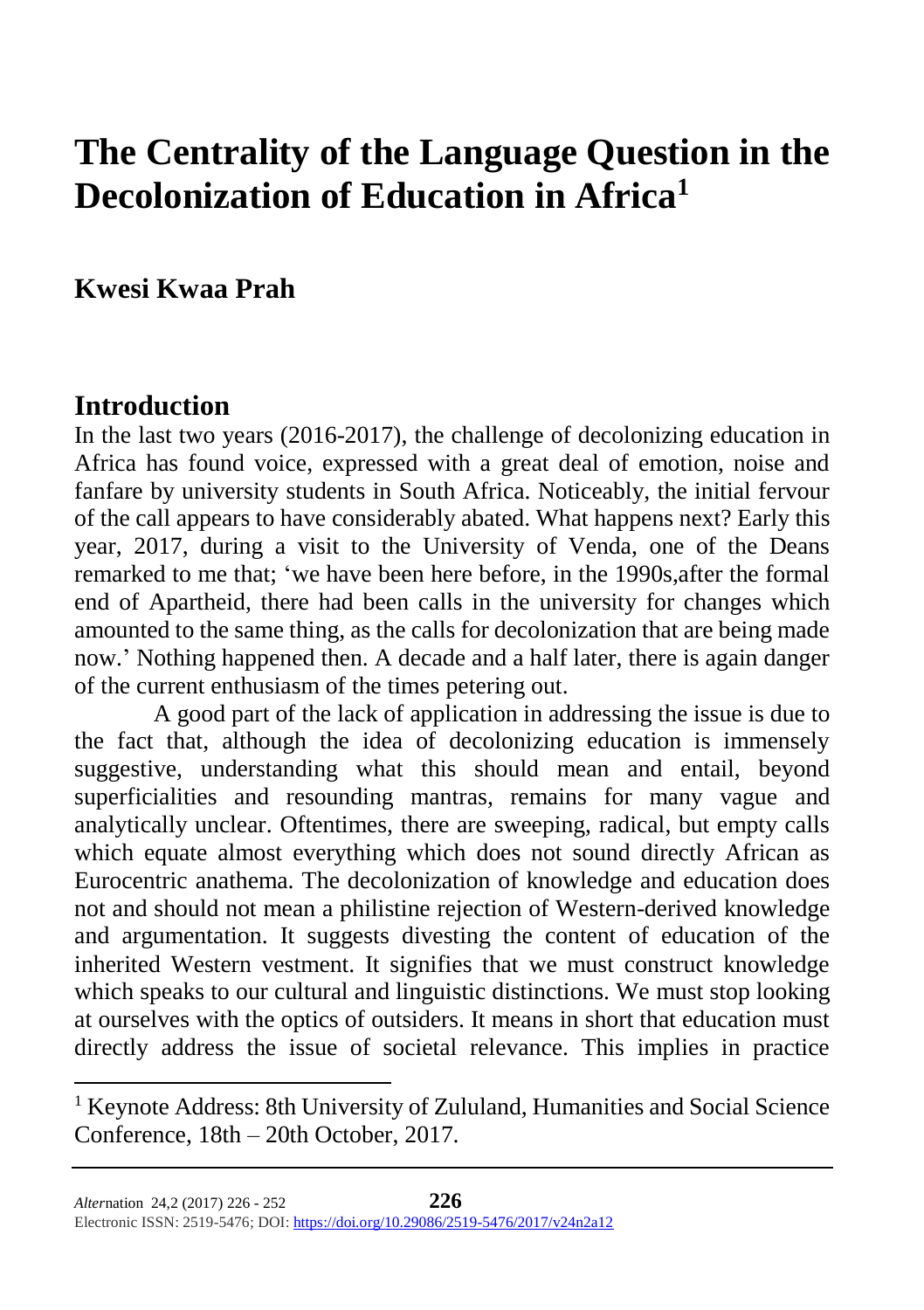modifications in the existing class basis of knowledge production and the deployment of knowledge. I have elsewhere indicated that there is need for substantive identification of the component features, in terms of concepts, terminologies, methodologies and disciplinary justifications which need interrogation and specific address (Prah 2017). This requires in-depth examination of what precisely needs to be revised, reformed, altered, overhauled or removed in the various disciplinary pursuits in the academy. Some of these inadequacies have in the past been fingered (Ibid.).

For example, in our education systems, the periodization of African history runs from the precolonial, colonial and post-colonial periods. This colonialist historiography affects other disciplines in the social sciences and humanities. The implication of this periodization format is that, the whole of African history is pigeon-holed into three slots; each of them conceptually revolving around the colonial encounter. The arrival of the West in general and colonialism in particular are treated as the most pivotal features in the whole of African history. This periodization schema locks us into Western colonial history and reduces us to the footnotes of this Western colonial history. It places Africans on the borders of this history as luckless add-ons and innately rationalizes and justifies Western imperial ascendancy. This tri-layered periodization is actually an outline of Western history in Africa. Africans are through this schema made oblivious products of the West. As a conceptual tool, this representation is so analytically overriding that as a scientific narrative it completely disables Africans of any option for free historical agency. Apart from its unambiguous Eurocentric bias, it has also critical scientific incongruities (Ibid)<sup>2</sup>. Another anomaly is that, the ghettoization of African

 $\overline{a}$ 

<sup>&</sup>lt;sup>2</sup> I add that, 'The only period in this tri-layered history which can in some form be given authentic chronology, is the colonial period. The precolonial period which accounts for over 90% of African history is fossilized and rendered analytically inert. For now, it is cognitively unyielding and devoid of any attempt or possibility for further detailed chronological differentiation. When reference is made to the precolonial period in African history, we do not know where we stand, it could be a hundred years, two hundred years, a thousand years or ten thousand years. The construction of an "ethnographic present" – the putative description of a culture to establish its features prior to Western contact – in fact only invents an ahistorical image of the past where sociocultural realities with diverse depth in time are treated and regarded without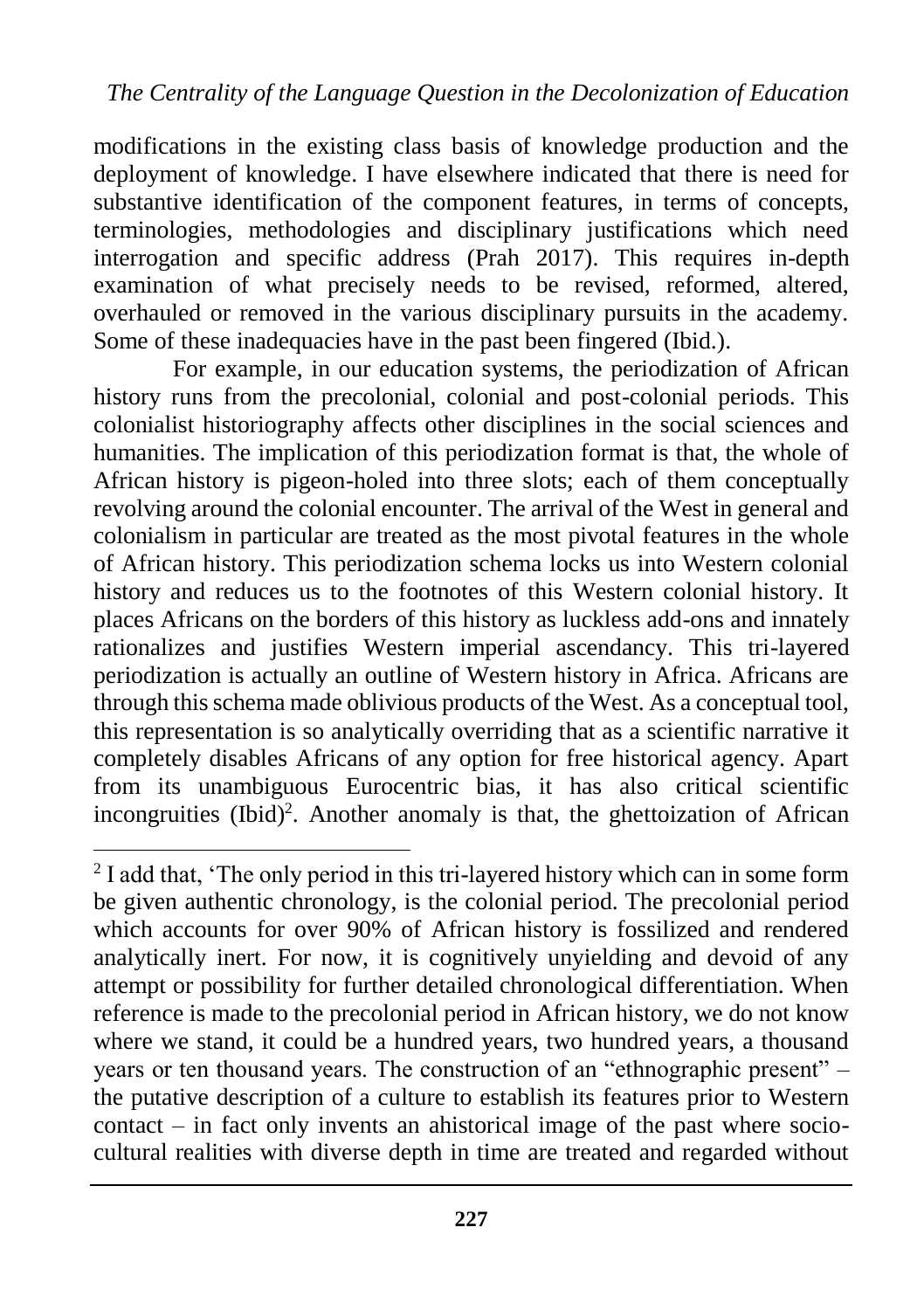Studies as a separate area of quasi-disciplinary concentration in African universities implies that the rest of the other schools, departments and faculties in our universities do not study African realities (Ibid). Equally absurd is the notion of African literature in European languages (Ibid). All these scholastic irrationalities in the structure and substance of African education point to the fact that contemporary African scholarship is riddled with Eurocentric paradigms and lacks the projection of sovereignty in our endeavours. The result is that we have Western universities in Africa, not African universities in Africa.

In this lecture/address I want specifically to look at the significance of language in the discussion of the decolonization of education in Africa. My argument will be that it should be the starting point and the pre-eminent feature which needs to be engaged, if any success to the efforts of decolonizing education is to be registered. Without address of the language question, any attempt at the 'decolonization of education' is futile.

### **Locating Language**

 $\overline{a}$ 

In the larger order of nature, *homo sapiens sapiens* distinguishes him/herself from the rest of the animal kingdom through the production and reproduction of culture; in terms of the entirety of both the tangible and intangible expression of the human genius. No other animal produces culture as a continuous, ceaselessly changing, generationally transferred and constitutionally altered product. The tangible products are for all to see as an assemblage of the creation of *homo faber*. The intangibles; language, religion and ritual, customary practices and mores, values, beliefs and tastes are incorporeal, but real in the roles they play in our lives. Of all these material and non-material constituents of culture, language is the most decisive constituent of the totality.

historical differentiation. It implicationally assumes a static, "pre-contact/ precolonial" view of African societies. The cultural traits that were found on the eve of colonialism are treated as if they were timeless and reified phenomena that have no origins in specific periods or junctions in African history. How do we methodologically negate this a-historicism embedded in this Eurocentric periodization scheme? We must in the first instance conceptually place Africans in the centre of history in general and African history in particular'.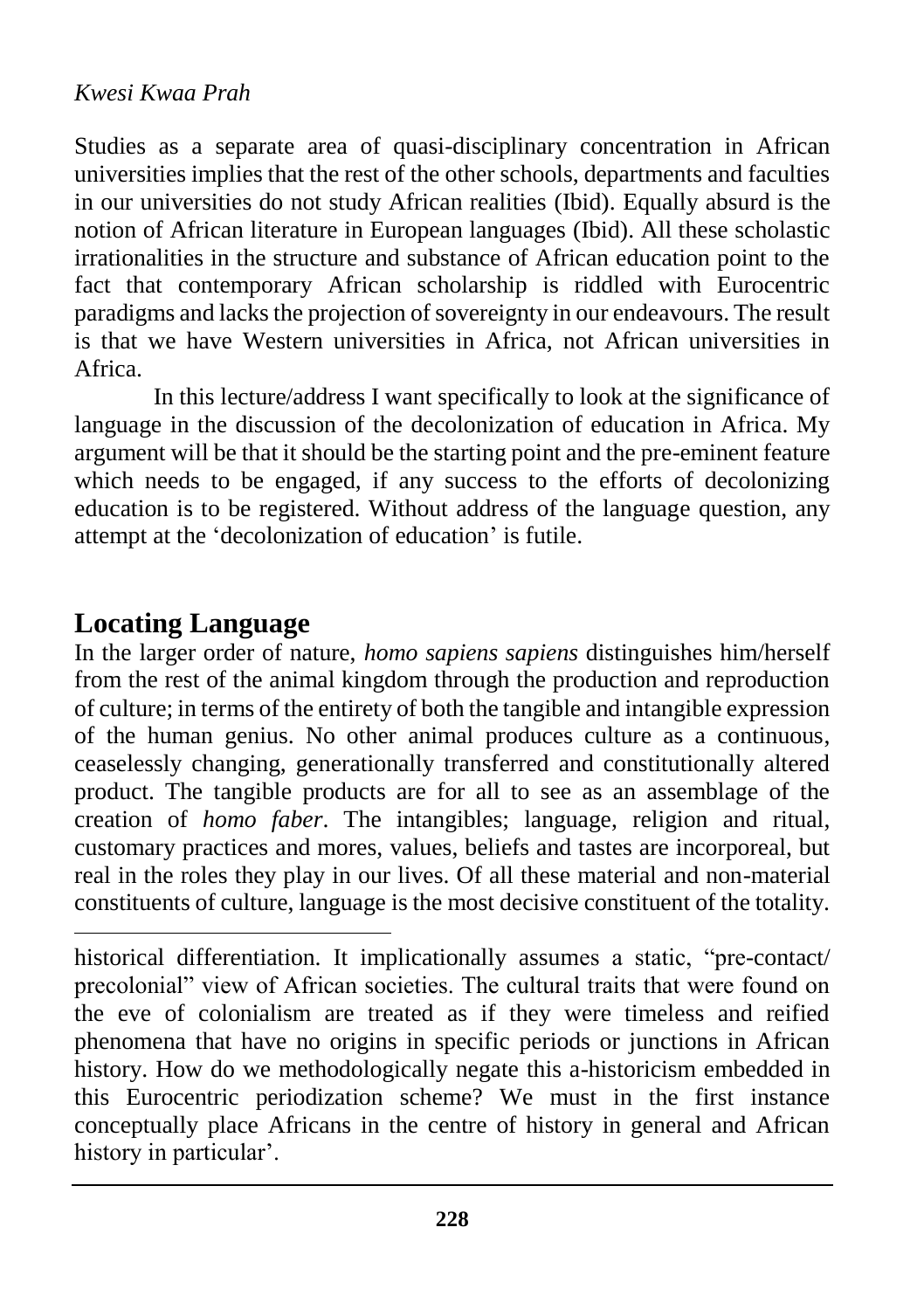It is the central pillar on which the edifice of the reality we call culture is constructed.

Language is the transactional grid through which what is recognized and knowable, presented vocalically or represented in systematically organized symbols of sounds is shared as a collectively held medium on which basis we conduct rational social interaction. Its groundwork lies in the underlying logical order which rhymes with natural processes. Thus its ultimate foundations transcend vocalic expressions and can attain and be represented as abstract mathematical notation. Steiner makes this point well when he says that, when mathematics turned modern and began exhibiting its vast scope for autonomous conception … translation become less and less possible;

> The great architectures of form and meaning conceived by Gauss, Cauchy, Abel, Cantor, and Weierstrass recede from language at an ever accelerated pace. Or rather, they require and develop languages of their own as articulate and elaborate as those of verbal discourse. And between these languages and that of common usage, between the mathematical symbol and the word, the bridges grow more and more tenuous, until at last they are down. Between verbal languages, however remote in setting and habits of syntax, there is always the possibility of equivalence, even if actual translation can only attain rough and approximate results. The Chinese ideogram can be transposed into English by paraphrase or lexical definition. But there are no dictionaries to relate the vocabulary and grammar of higher mathematics to those of verbal speech. ... I have watched topologists, knowing no syllable of each other's language, working effectively together at a blackboard in the silent speech common to their craft (Steiner 1970:14-15).

This silent language of mathematics to which Steiner makes reference is indeed language which goes beyond vocalic expression; language at its barest and most unadorned. It is language set in the stark nakedness of the natural order; the order on which the primary logic of the cosmos is founded; the laws governing materiality. Thus, technically it should be possible to reduce all vocalic language into non-vocalic notational mathematical expression. It is the height of abstraction to which the usage of sounds become irrelevant to our understanding of the logical argumentation underlying notational mathematics.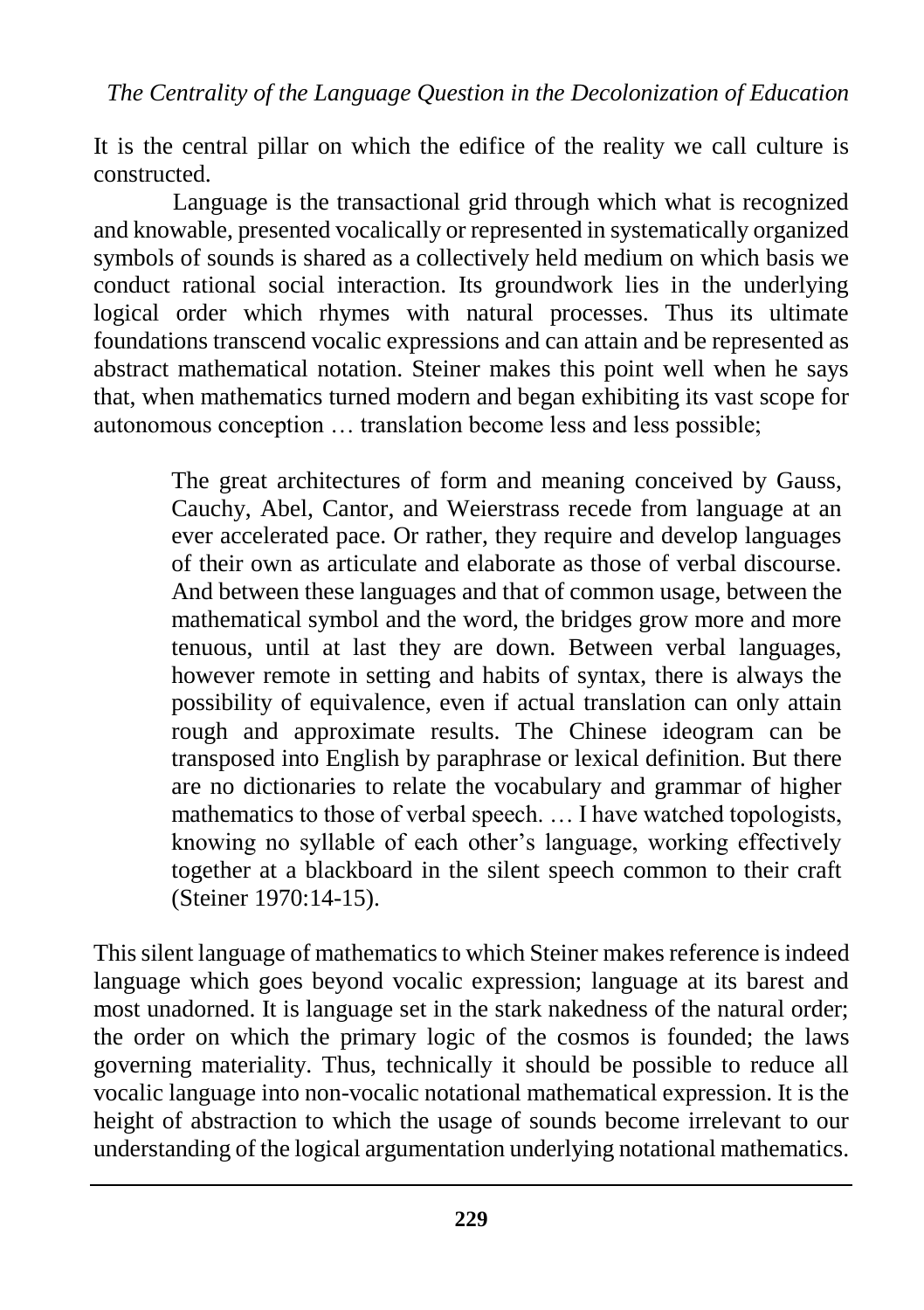For the present, it is extremely difficult, but in my estimation not inconceivable, to move in the opposite direction of expressing, for example, topological notation in sound expressions. Its phonological range, phonemic composition and lexical complexity may be quite unlike anything we currently know, as verbal language.

Another interesting case is musical notations. These have varying histories, different symbolic representations in different cultures, but which through conventions, share universal meanings; in each instance they represent systems of logic which can be mathematically constructed and are therefore to varying degrees predictable. Different types of music and different notational forms have varying logical orders which are systematic in as far as the specific types of music and variant notational conventions are concerned.

All languages are learnt, although as Chomsky, has explained; the underlying 'cognitive capacity' to acquire a speech form is based on an inherent biologically founded human development which enables the operation of a 'universal grammar'; 'the system of principles, conditions, and rules that are elements or properties of all human languages not merely by accident but by necessity … biological, not logical, necessity' (Chomsky 1975:29). The fact that languages are learnt, by extension, means that culture is learnt. But the capacity for this is founded on the biological complexities of *homo sapiens sapiens*. In other words, the human language facility is not exclusively experientially drawn. It must be largely inborn. It is not inferred from instructive examples but 'triggered' by the environment to which the language learner is exposed.

It has been argued that; the decisive step in the advancement from ape to man ensued when tree-climbing led to the variation in the functionality of the ape's hands and feet, standing upright, thus leaving the hands free when walking, i.e. the evolutionary emergence of bipedalism and hence the facilitation of an upright carriage. The fore-limbs as hands became in time specialized for different and novel purposes like eating, the fabrication of shelter, and physical defence; the ability to 'grasp cudgels.' Yet most importantly, 'no ape's hand has ever fashioned the crudest stone knife… the development of labour necessarily helped to bring the members of society closer together by increasing cases of mutual support and joint activity, and by making clear the advantage of this joint activity to each individual. In short, men in the making arrived at the point where they had something to say to each other. Necessity created the organ; the undeveloped larynx of the ape was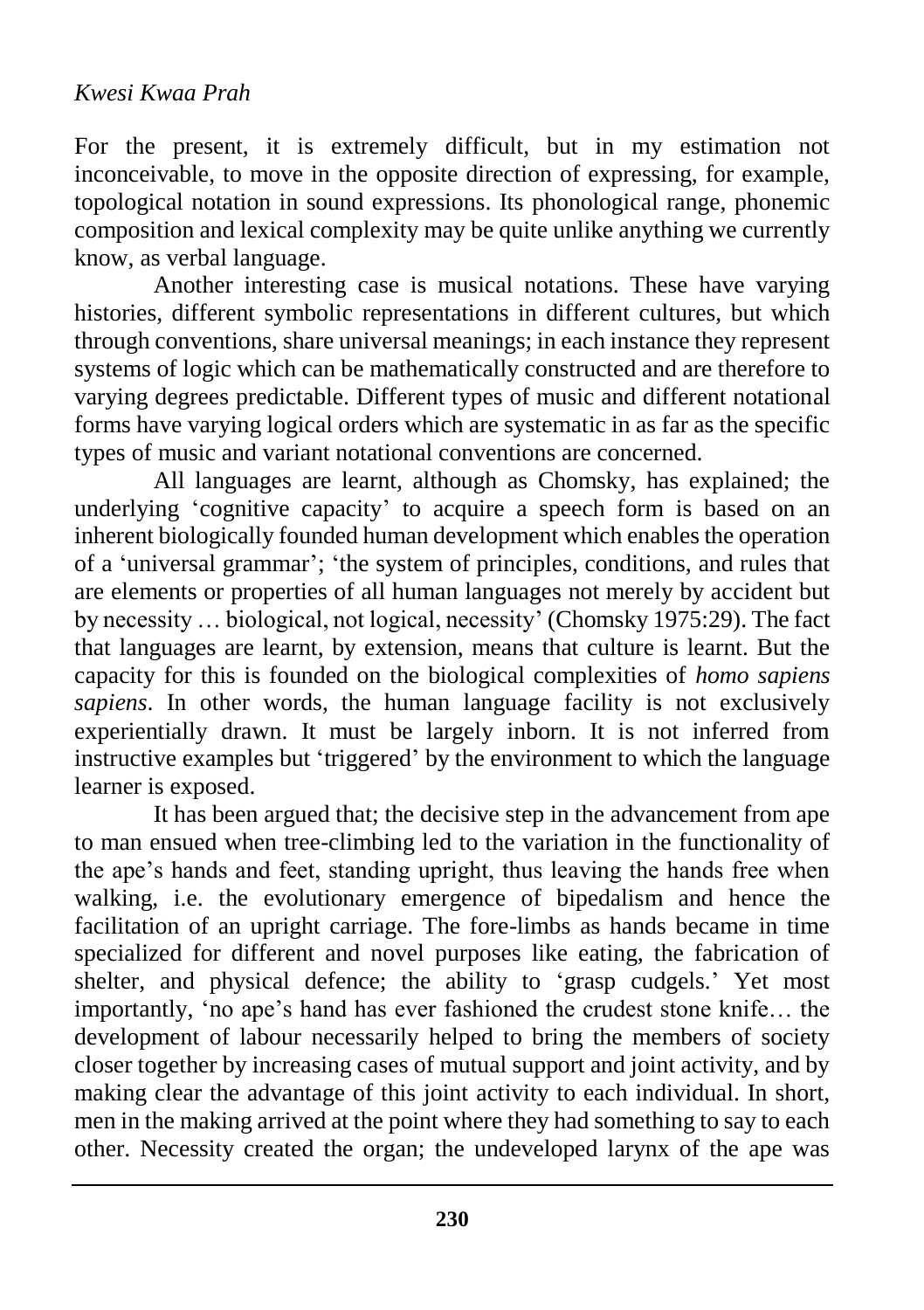slowly but surely transformed by modulation to produce constantly more developed modulation, and the organs of the mouth gradually learned to pronounce one articulate sound after another. Comparison with animals proves that this explanation of the origin of language from and in the process of labour is the only correct one. … First labour, after it and then with it speech – these were the two most essential stimuli under the influence of which the brain of the ape gradually changed into that of man' (Engels  $1950::7 - 13$ ). The ability to produce labour and speech provided the means to create culture.

Thus, historically, in the social evolution of humanity, the two most consequential factors in human progress have been labour and language; as humans we are unique in two ways, we are tool-bearing and talkative animals (Bodmer 1943:17). These two conditions have been however contingent on the production and reproduction of human life itself. But this relationship is dialectical, or more simply stated, interdependent. Labour has determined the material basis for the maintenance of human life and the proliferation of the species, while language has been the prime cultural product of humanity which has enabled the creation of a social communication system on which the rest of culture is constructed. Language carries and expresses culture.

# **Defining Education**

Language is the primary tool for education and education is at heart a system of inculcating ideas and bequeathing the heritage of knowledge and cultural practices in a given society to its people. In general, it is a process that starts as early as possible in the human life-cycle, when mental fertility is in its most active and primed condition; as soon as the young members of society are deemed to have the ability to respond meaningfully to teaching and systematic influence.

In sociological usage, education cannot be separated from socialization. The effect of education is to adapt members of the society, steadily, to the norms, beliefs and usages of a given culture. But, up and above this, an educational system seeks to teach its target-group skills and techniques, which enable such groups to operate adeptly in the production and reproduction of life in the society and the circumstances surrounding this. In this sense, there is a degree of specificity in the content of education for any society. Education answers to needs and conditions in specific societies. For education to be effective in addressing societal needs, as societal conditions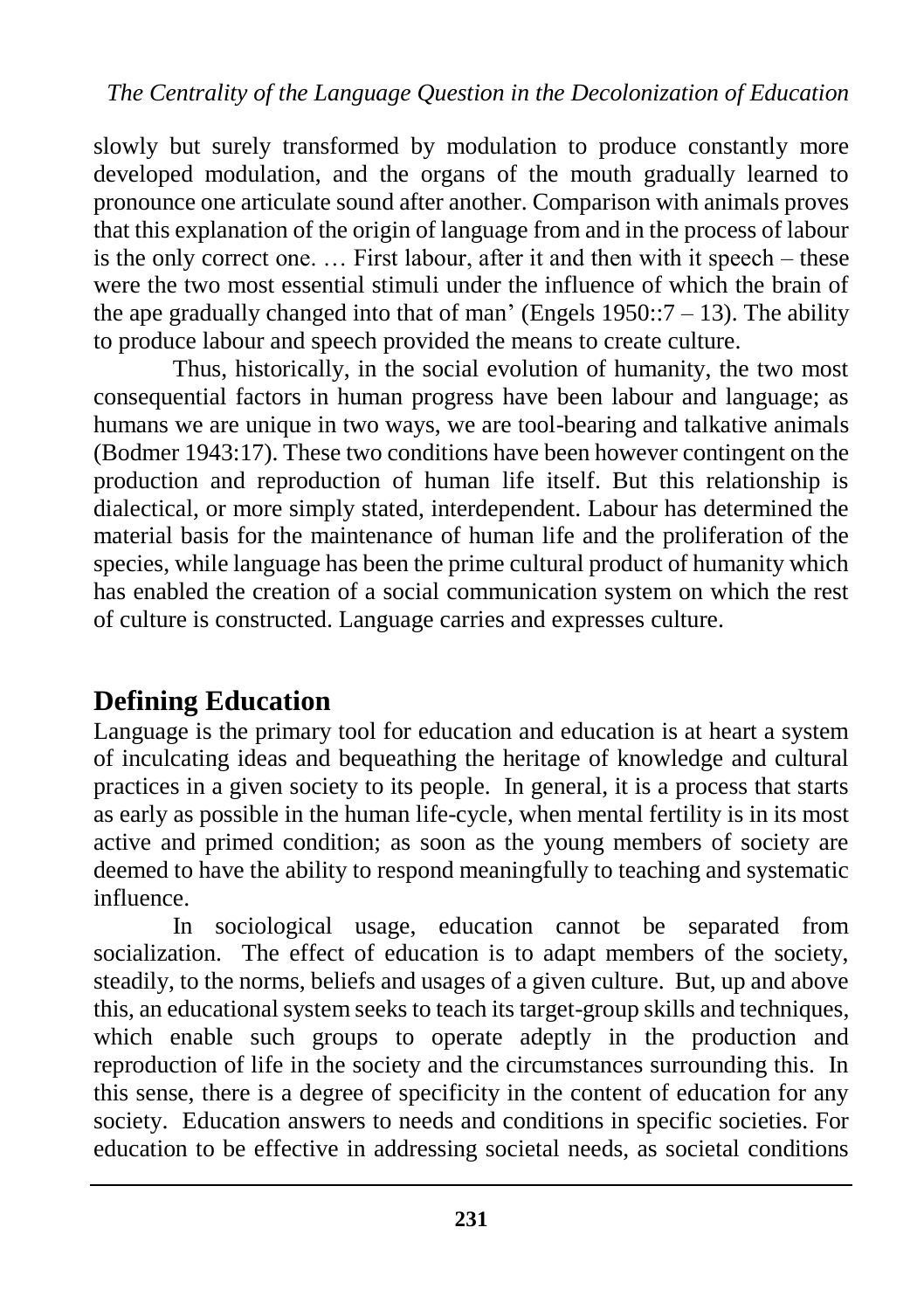change, the structure, content and form of education systems must also change. Issues of societal relevance are thus important in the formulation and development of educational systems and content.

Decolonizing education implies a search for a new system and content for new societal challenges. There are subjects for which the implication of decolonization is relatively minimal. These are in the natural and hard sciences. In the social sciences and humanities, the issue is much bigger. But whatever area of knowledge production we consider, the language question remains fundamentally germane. What is a leading and treasured value in one society may have a different premium in the next. No educational system can serve all societies all the time. No educational system has total universal value. This implies for example that, to learn someone else's history when you do not know yours is a colonial or neo-colonial condition. It is equally true that, in any society where the language or languages of minorities or foreigners are languages of power, official business and education there is in place a colonial, neo-colonial or internal colonial situation.

It is now common knowledge that education is best conducted and most effective when undertaken in the mother-tongue; that where different cultures and people huddle together in common citizenship a spacious multiculturalist and multi-lingual approach to education allows better the cultivation of tolerance and coexistence. Furthermore, we know that the acquisition of knowledge is most successfully developed when it builds on what people already know, that is, knowledge that is indigenous. Indigenous knowledge is knowledge that is inherited by a language-group, knowledge which is rooted in the culture and history of the people; it is expressed in the language of that particular cultural group. It is impossible to conceive of a society with some historical depth and cultural peculiarities, which is bereft of any indigenous and societally relevant knowledge. Naturally, the members of a particular society refer and relate to such knowledge in their social interaction through the indigenous languages.

In neocolonial societies, the colonially imposed language of the colonizer is maintained in the post-colonial period. The educational process, preserves the pre-eminence of the language of the colonizer, this way it persists in bypassing indigenous knowledge systems and continues to construct and impose novel ideas without respect, reference and acknowledgement of the viability of the knowledge which Africans already have, and which has been generationally passed on over the centuries. One of the correctives which need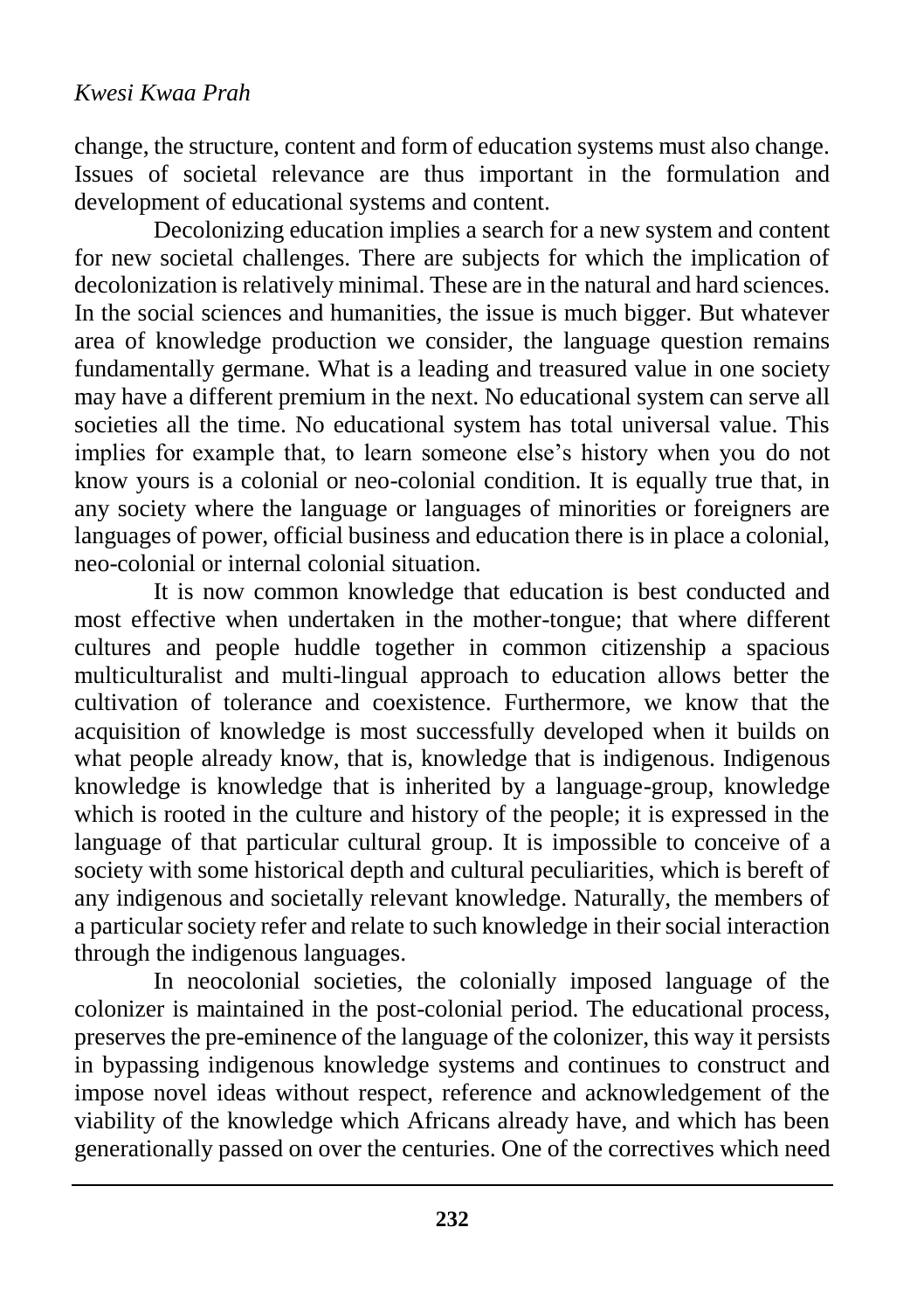to be made in African educational systems as part of the effort to decolonize education is the acceptance of the need to build on African indigenous knowledge systems with these latter as credible points of departure. New and modern knowledge is best absorbed if adapted to the cultural and knowledge basis of the people, the speech-community or communities concerned.

Since language captures and describes everything in culture, it reflects continuously technological transformations and developmental changes in societies. Knowledge which is organically embedded in the language of a culture, whether originally adapted from an extraneous cultural and societal source or homegrown and autonomously developed, is indigenous to the speech community who 'own' the language. In short, indigenous knowledge is quintessentially located in the language of a specific culture. It is knowledge generated, used and developed by a people. It is not limited to indigenously and autonomously produced knowledge; it can include knowledge originating from elsewhere that has been linguistically internalized and 'domesticated' by local people through local processes of learning, testing, adaptation and absorption. Although, indigenous knowledge is rooted in and derives from local practices; it is an open system. What this implies is that we can and indeed do add to our indigenous fund of knowledge inputs from outside our cultural systems. All societies do this, but for the process to reach the masses, and be owned by the masses, it must be integrated into the languages of the masses. Then, it becomes part of the fund of the culture in question. Another way of making the point is that if we learn in languages other than the languages of our societies, the languages closest to our hearts and minds, culturally that knowledge does not automatically enter our cultures. Such knowledge enters our indigenous knowledge systems when we translate such data into our languages. Using a language means entering the cultural world which that language represents. It is through language that cultures are developed.

Educational systems generally reflect the dominant thinking and value system in a society, and are expressions of the society's interests as perceived by the ruling or influential groups in the society, in a given historical period. In other words, educational systems are not constructed to negate the values or interests of the dominant groups in the society. The educated are expected to be products that adjust to the value systems that prevail. Conformity and social functionality are therefore implicit goals of educational systems, although, history is replete with examples of individuals and groups whose historical records demonstrate that revolt against authority and the challenge of canon is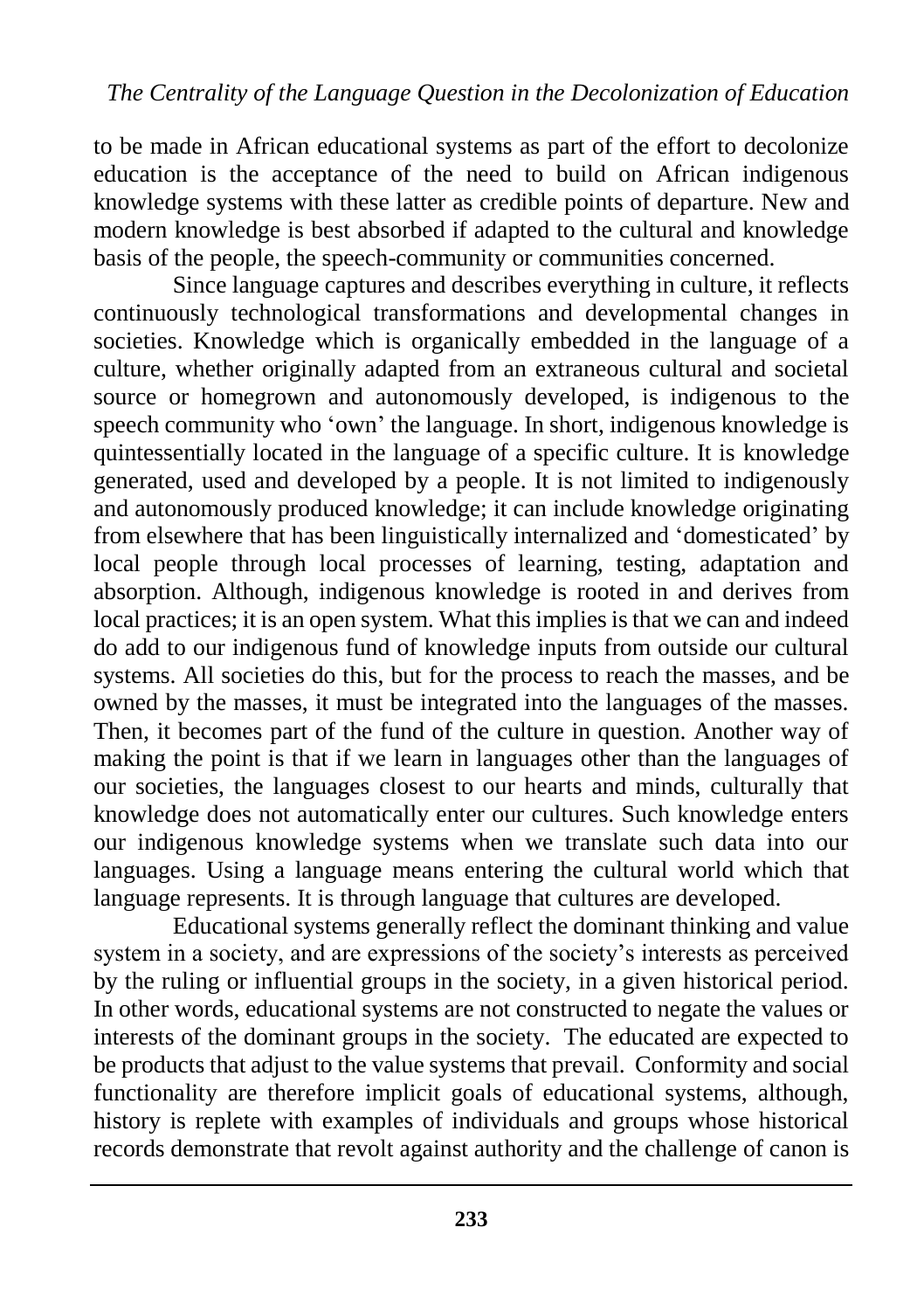often the intellectual hallmark of the best educated.

The relevance of African culture to any system of effective education in Africa needs to be particularly emphasised not because of its bearing on the development of the politically glorified populist notion of a 'national culture' but because of the logic of building on what people have with respect to their history, and not denying their histories and cultures and operating as if they are entirely creations of colonialism. Obviously, cultural divergences exist not only synchronically but also diachronically. But, by and large, Colonialism did not build education on our indigenous knowledge heritage, rather, it usurped, undermined and dismantled this.

# **Current Context; African Elites in Neocolonial States**

It needs to be emphasized that, the issue of the decolonization of education which has come forcefully to the fore and become the immediate conundrum in South African education is not restricted to the South African realities. It is applicable throughout the whole of former colonial Africa. It is indeed even more remarkable that many are countries which have decades of postcolonialism behind them, without having ever addressed the question of the decolonization of education in any serious way. There are some countries on this continent which have hardly voiced any disputation with the structure and content of education as a colonial legacy. In the light of this, current South African preoccupations with the issue and the search for answers are socially pregnant and noteworthy concerns not only for South Africa, but for the whole of post-colonial Africa.

The matter raises a number of queries. Some of these are; what are we doing in response to the issue? Are we going to address the questions attendant on the need to decolonize education in South Africa or are we, like most of the other countries in Africa, going to eventually turn a blind eye to the issue and allow the persistence of the legacy of colonialism in our educational life to linger on? Will African post-colonial elites, as they are currently constituted, ever rise to the occasion, towards the decolonization of education? What do we precisely mean by, the decolonization of education? What concrete steps do we need to make towards this objective?

We know that for most of the emergent countries of post-colonial Africa, with the end of colonialism, the new African states in fact seamlessly morphed into neo-colonial order. The latter is a condition in which the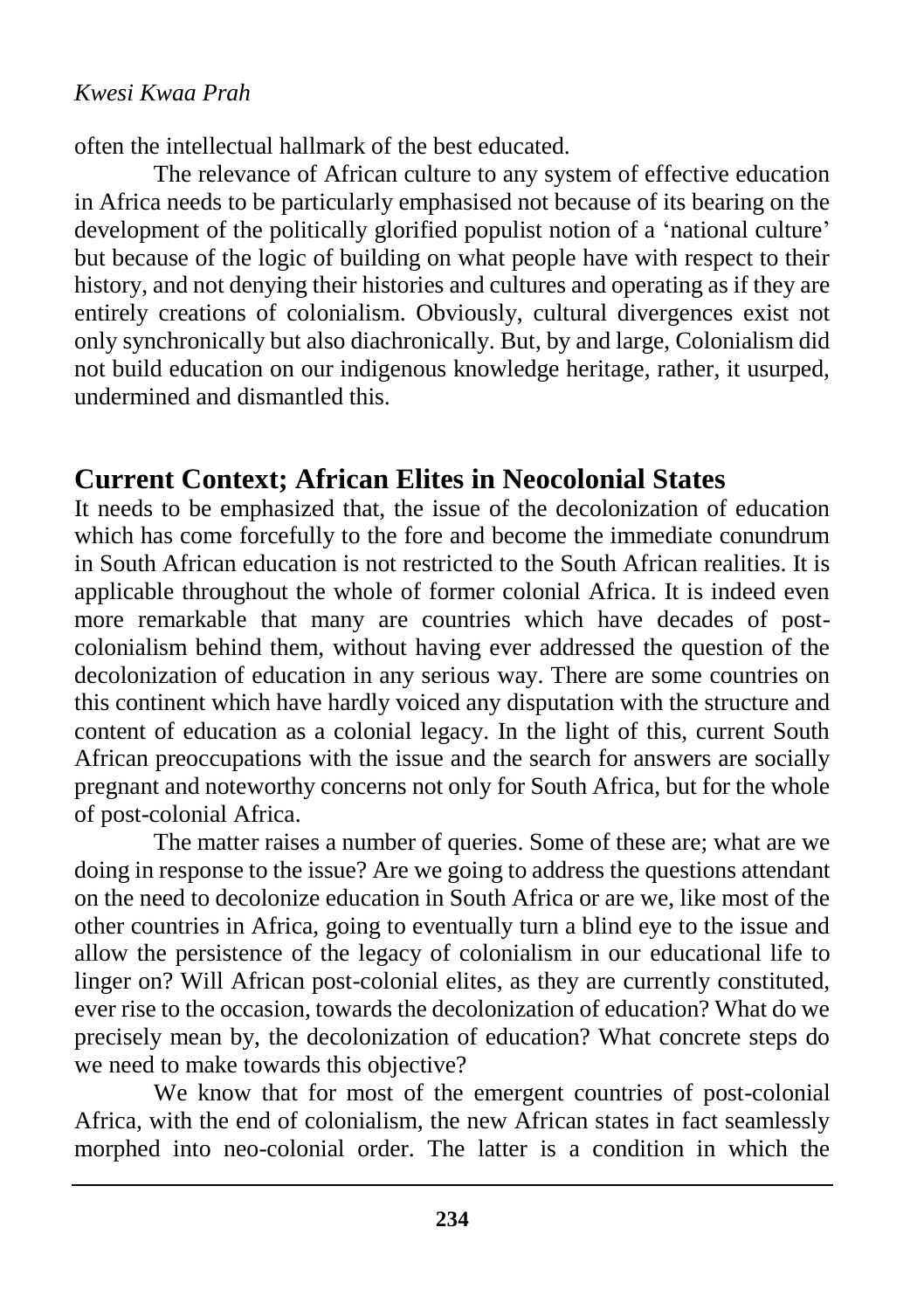assumption of sovereignty is for all intents and purposes a hoax; where meaningful power and influence, in most respects, particularly in the economic, political and cultural spheres, are determined by external sources, interests and forces (invariably the former colonial masters). In Africa after colonialism, a new principally native elite came into power, but by and large, in almost all areas of human endeavour, the heritage of the colonial structure and experience was passed on without serious interrogation, self-examination and transformation. No real attempt was made anywhere to bury the denationalizing effects of colonialism. These new elites were, ideologically and educationally, native replicas of the colonial administrators. In the decades of post-colonialism they have effortlessly reproduced themselves. In the settler-colonial areas, the settler-ruling classes have been joined as junior partners by indigenous elements.

The nativization of colonial and post-colonial elites, with hosts of bureaucratic and political offices, national anthems, flags and other emblems of novel statehood to match, provided a gloss of freshness and newness which is only skin-deep; more appearance than reality. As creatures of a successful colonial project, the new elites of these colonially-engendered states were in vision trapped by the perspectives of the colonial masters.

### **Imperialism and Culture**

The effects of colonialism on the native cultures of the colonized was to dismantle or dismiss them as atavistic representations of human progress. As Horne idiomatically described it; 'In these colonies the imperialists, in the name of preventing anarchy, caused it. Taking advantage of the native's powerlessness, they imposed their own civilization within the native's civilization but as something apart... attempting to change it but mocking it and eroding it, walking through it as if it were not there, and pulling off any bits that got in the way' (Horne 1969:108).

Everywhere colonialism was established, it abused the culture of the indigenes and grafted upon it cultural forms and structures which enabled the control and assimilation of native peoples. Principal amongst these were language and religion. These have been the most successful instruments of dislocation and assimilation. Indeed, this pattern is not restricted to the Western colonial experience in Africa, Asia and Latin-America in the last half millennium. It is a feature which is reproduced every time political, economic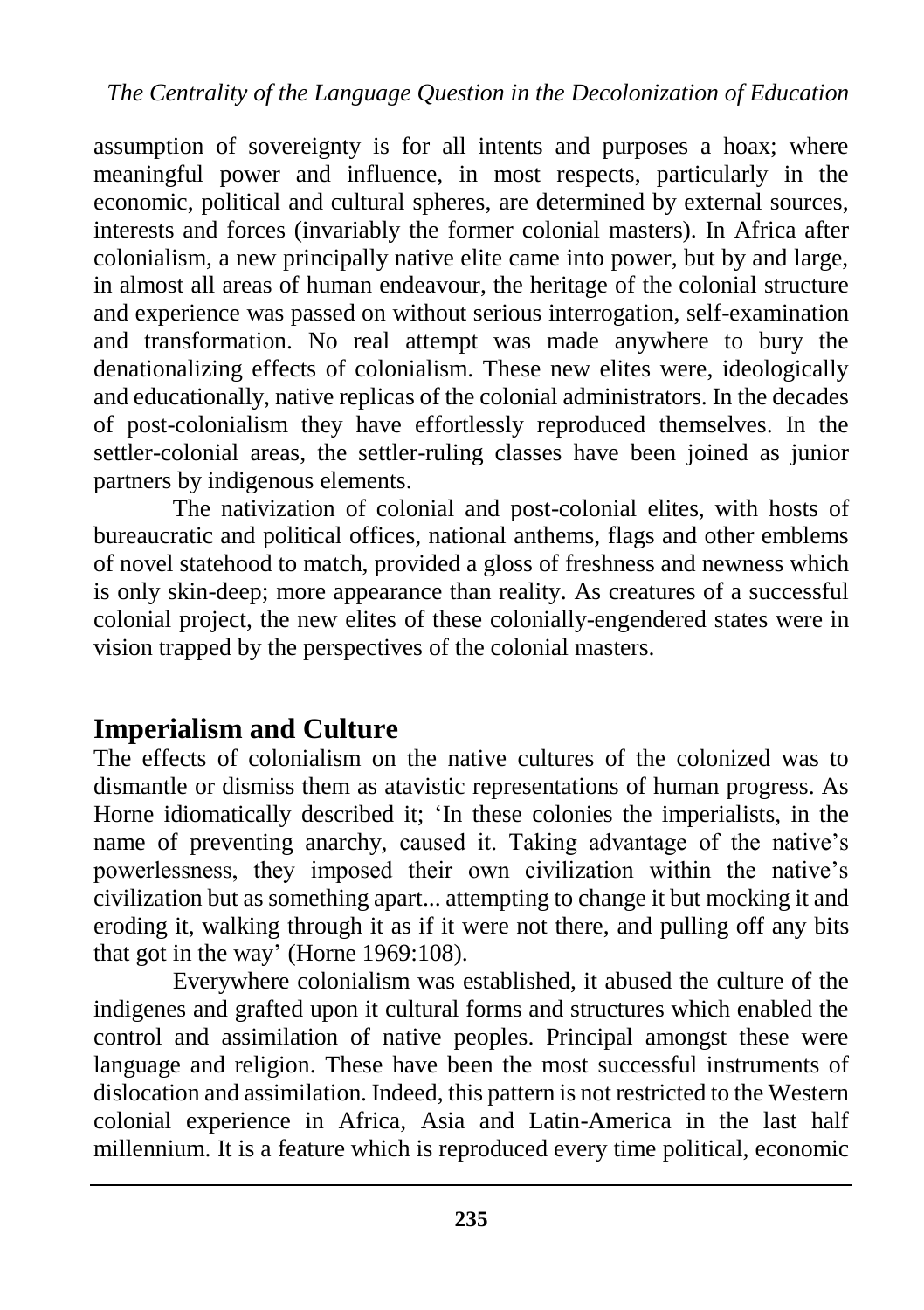$\overline{a}$ 

and social hegemony with the attributes of colonialism and overlordship is established on subject peoples. The imposition of the language of the colonizer is the supreme instrument in the effort to control the culture and mind of the colonized. Sowell observes that; '... absorption of the language and culture of the conquerors typically begins with the elite among the conquered peoples, this has created or widened divisions among the indigenous population. Sometimes the division has been not so much by social class as by geographical location, with those located near the foreign cultural centres or spheres of military or economic concentration being the first to absorb the foreign language and culture, with those in the hinterlands continuing the older speech and customs. Thus, in Africa during the era of European colonialism, Africans located in and around the colonial capital, or in the principal ports, would tend to begin speaking English or French, as the case might be, and to become Christians, while those back in the interior busy country retained their indigenous language and indigenous religions' (Sowell 1994:72).

The Romans imposed their culture and educational forms on all the subject peoples and citizens of the Roman Empire (Janson 2012:95). Roman ways were adopted by provincial elites who stood directly in local positions responsible for the maintenance and sustenance of imperial cohesion and Roman ideals (Hingley 2005). The Arab expansion which followed the death of the Prophet in the seventh century AD saw the rapid Arabization of the cultures of subject peoples in the various historical caliphates. The Tsarist Russian Empire likewise extended russification processes to the non-Russian peoples who were brought under its thralldom (Petrovich 1956; and Löwe n[.](http://www.uni-heidelberg.de/fakultaeten/philosophie/zegk/sog/loewe_artikel_russian.html#_edn5)d.)<sup>3</sup>. The religions of the Amerindian indigenes of Brazil were proscribed and

<sup>&</sup>lt;sup>3</sup> Russian policy towards other nationalities from the time of Catherine II had been mainly directed at eliminating any historical political and social structures which had developed independently from those of the Great Russians and which were different from them, and to replace them with the general structures of the Empire. This policy did continue for some time, although it must be added that the policy was never rigorously applied, nor could it be. At least since Nicholas I another element came into play, whereby many, but not all, peoples were forbidden the use of their language in schools and in the administration. Part and parcel of this policy was, already since Catherine, the mobilization of the Orthodox Church for Russian purposes on the one hand, and on the other an energetic interference in the affairs of other denominations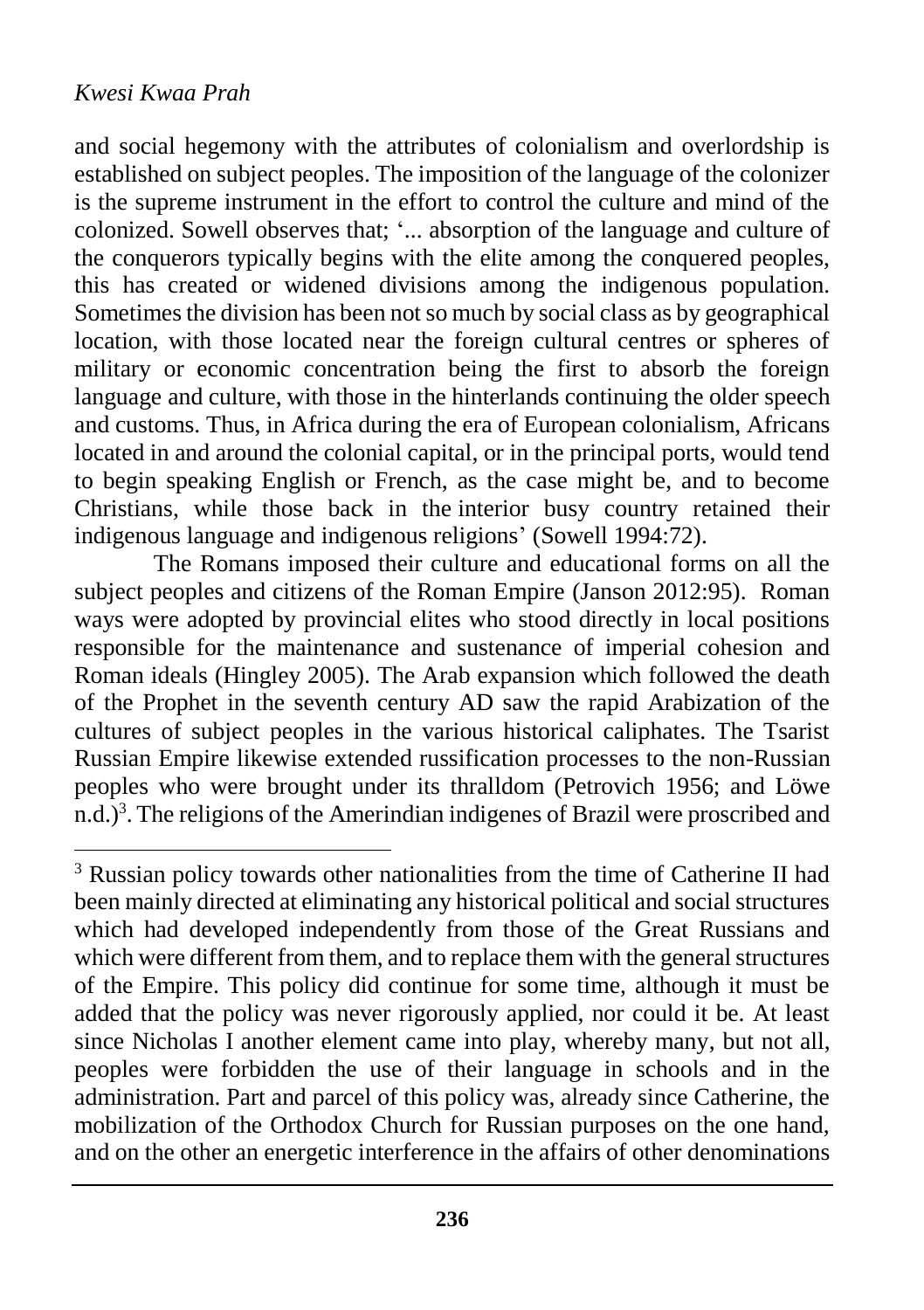these aborigines were coerced to convert to Catholicism. This introduction of Catholicism to indigenous people was culturally traumatic. The genocidal consequences of colonial policies nearly erased all the religious institutions and cultural features of these communities<sup>4</sup>. The Spanish in Latin-America performed their colonial activities in similar fashion. Under Spanish rule, native religion and culture were severely repressed. Whole libraries of native codices were burned by zealous priests who thought that they were the work of the Devil. The Spanish arrived in the Philippines in 1521 and established a colonial foothold in 1565 which lasted till 1898 when American power was established. This lasted till 1935 when it became semi-independent. Under Spanish rule education was overwhelmingly religious/catholic and for the rest concentration was on Spanish grammar. The system was meant to 'keep the natives faithful, in order to keep the church's authority over the lives of the

 $\overline{a}$ 

<sup>4</sup> On July 15th, 2015, Survival International reported that; 'Pope Francis has asked forgiveness from the indigenous peoples of Latin America for the many crimes committed by the Catholic church during the "so-called conquest". In an historic speech to the "World Meeting of the Popular Movements" in Santa Cruz, Bolivia, which was attended by many indigenous people, he said: "I want to tell you, and I want to be very clear: I humbly ask your forgiveness, not only for the offenses committed by the Church herself, but also for the crimes committed against the native peoples during the so-called conquest of America". The conquest and the theft of their land led to the genocide of millions of indigenous people who were killed by invaders or died of introduced diseases to which they had no resistance. He acknowledged the depth of suffering by indigenous peoples: "I say this to you with regret: Many grave sins were committed against the native people of America in the name of God.'' Pope apologizes for Catholic church's crimes against indigenous peoples"'.

or religions. Under Alexander II, certainly due to a good degree to his reforms, there appeared for the first time a 'societal' nationalism which, supported by a still very narrow and small public, but at least independent from 'official' Russia, attempted to drive the government towards a nationalities policy, which aimed not only at administrative but also at cultural russification. However, the government deflated such pressure already under the 'Tsar-Reformer' by forbidding or restricting the sphere of activities for nationalist organisations such as the Slavic Welfare Committees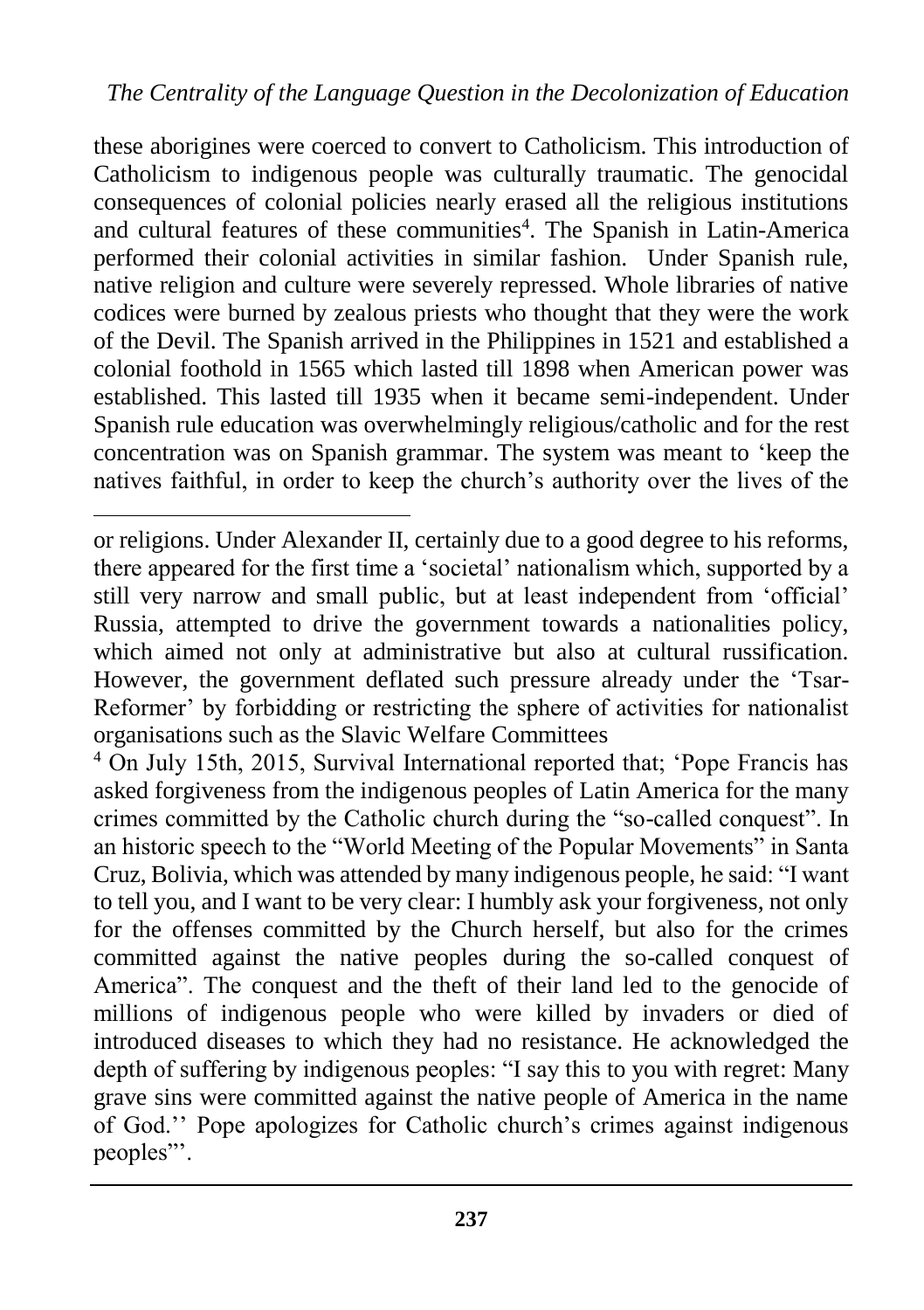$\overline{a}$ 

*Indios* (colonized Filipinos)' (Sta. Catalina Dacumos). All this was geared towards assimilation. In a proclamation made by US President William McKinley, it was submitted that 'the mission of the US was not to conquer and suppress individual rights and liberties which was recently won by Filipinos from Spain, rather absorb Filipino society into a new culture (i.e. American) as an act of benevolence (kindness) from the American people. In essence just a euphemism, to justify the US colonization of the Philippines' (Ibid). The Japanese came in from 1942 to 1945 and then after the 2<sup>nd</sup> World War, in 1946 it became independent. During the short period of Japanese colonialism in Korea from 1910 to 1945 the Japanese pursued a slow but systematic assimilation policy<sup>5</sup>. In 1928, as the assimilation policy was accelerated, Japanese administrative policy shifted more aggressively towards cultural assimilation. In 1938 (*Naisen ittai – ideology of the unity of Japanese and Korean peoples*) was promulgated and by 1943 all Korean language courses had been phased out. The teaching and speaking of Korean was prohibited. Although the Japanese colonial authorities advised further, more radical reform this never came to pass, the defeat of Japanese imperialism ensured that the 10-year plan was never fully implemented (Caprio 2009:155; Prah 2016; and 2017:3). We are informed that in the early 1950s, North Korean writers told our Hungarian diplomats that, 'Japanese language was the most dangerous helper of the expansion of Japanese imperialism,' because Korean schoolchildren 'perfectly learned Japanese as early as the first school year, and the conquerors did their

<sup>5</sup> Following the annexation of Korea, the Japanese administration introduced a free public education system modelled on the Japanese school system with a pyramidal hierarchy of elementary, middle and high schools, culminating at the Keijō Imperial University in Seoul. As in Japan itself, education was viewed primarily as an instrument of 'the Formation of the Imperial Citizen' with a heavy emphasis on moral and political instruction. During colonial times, elementary schools were known as 'Citizen Schools' (*gungmin hakgyo*) as in Japan, as a means of forming proper 'Imperial Citizens' (*Hwanggungmin*) from early childhood. The public curriculum for most of the period was taught by Korean educators under a hybrid system focused on assimilating Koreans into the Japanese empire while emphasizing Korean cultural education. This focused on the history of the Japanese Empire as well as inculcating reverence for the Imperial House of Japan and instruction in the Imperial Rescript on Education.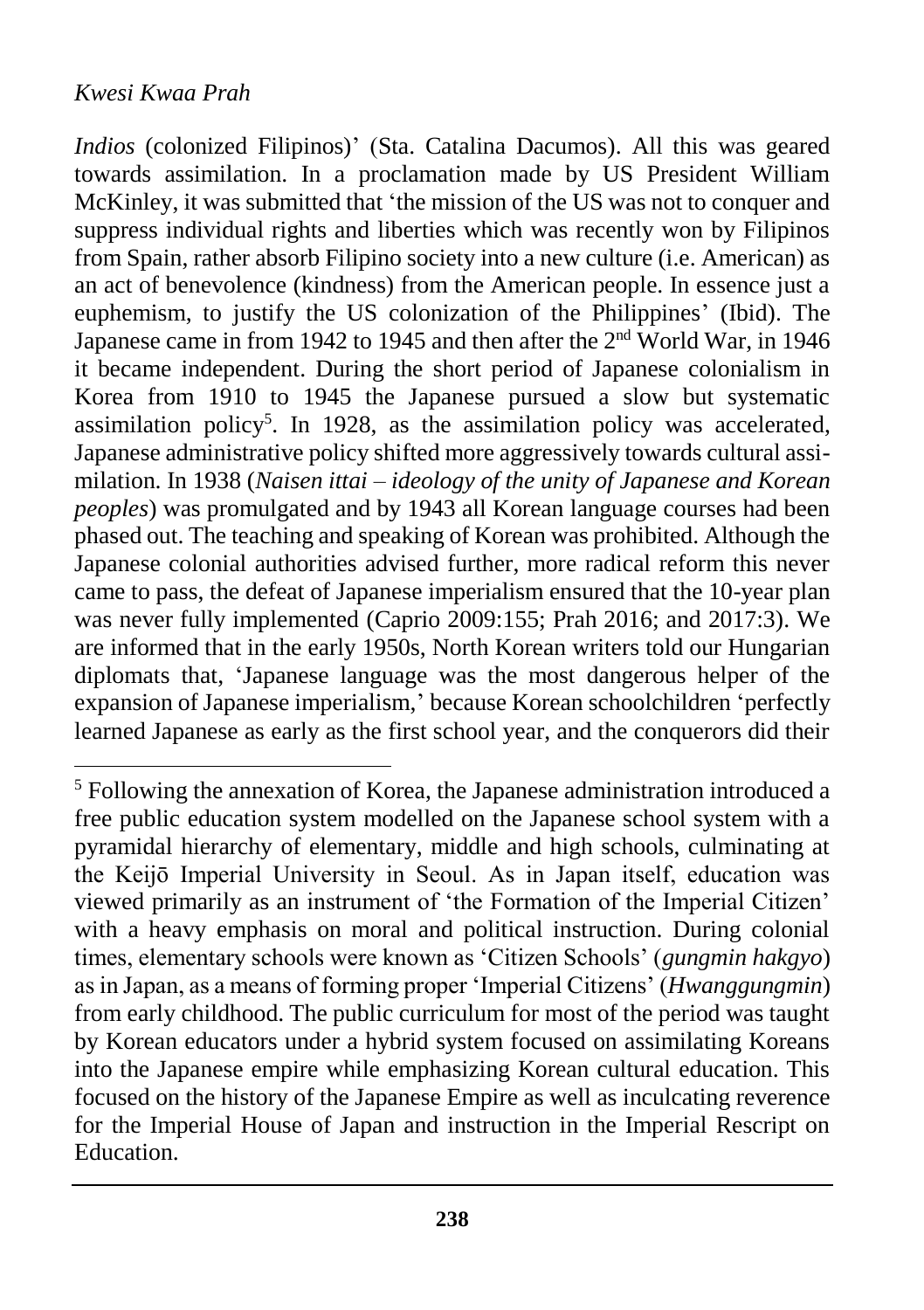best to infect them with their propaganda. The Korean language also absorbed countless Japanese words.' I think this cultural shock played a decisive role in the rise of cultural purism in both Koreas' (Szalontai n.d.).

In as far as the cultural denationalization of African societies is concerned the African experience is broadly not dissimilar to the above cases. The creeping recession or effacement of historically indigenous cultural traits, values and institutions, and their replacement by substitutes derived from historically non-African hegemonic cultures and societies of the world is borne by the African experience. For Africans, this process can be traced to the beginning of the Arab conquest of North Africa starting with Egypt<sup>6</sup>. Over the centuries, the process of Arabization has continued uninterruptedly in the

 $\overline{a}$ 

The Arabic language became more widespread in Egypt with the introduction of Islam, especially since there was no single Egyptian language. The Coptic language was limited and unofficial, followed by the official Greek language, and then the Arabic language entered Egypt starting in the seventh century AD/ first Century AH. Arabic is a rich and complete language and the people were able to express everything using it. Arabic became the language of the diwan, or council of ministers, and the language of instruction. With the advent of the tenth century AD, fourth century AH, Coptic scholars started to compose theological works in Arabic, which indicates that Arabic had become the prevalent language of scholarship. The Coptic language lost its importance totally during the fourth century AH (tenth century AD), as we find the Coptic books by Said Ibn Al-Batreek and Sawerace Al Ashmoniny were written in the Arabic language although they were intended for a Coptic audience. The spread of Islam and the Arabic language in Egypt was helped by Caliph Abd al-Malik Ibn Marawan's 'Arabization of the Mint and Diwans in the government offices in year 78 AH (697 AD)'. The Copts were forced to learn the Arabic language to keep their jobs in the government offices. Then Abbasid Caliph Al-Mustasim decided to drop Arabization from the government offices. The Arabs and the Copts became equal and the obstacles between the two sides were removed. The Arabs then spread among the Egyptians. Within 400 years, from the Arab conquest of Egypt, Egypt abandoned its national language totally and adopted the Arabic language, while other Muslim countries such as Iran did not give up their national language. (See Spread of the Arabic Language.)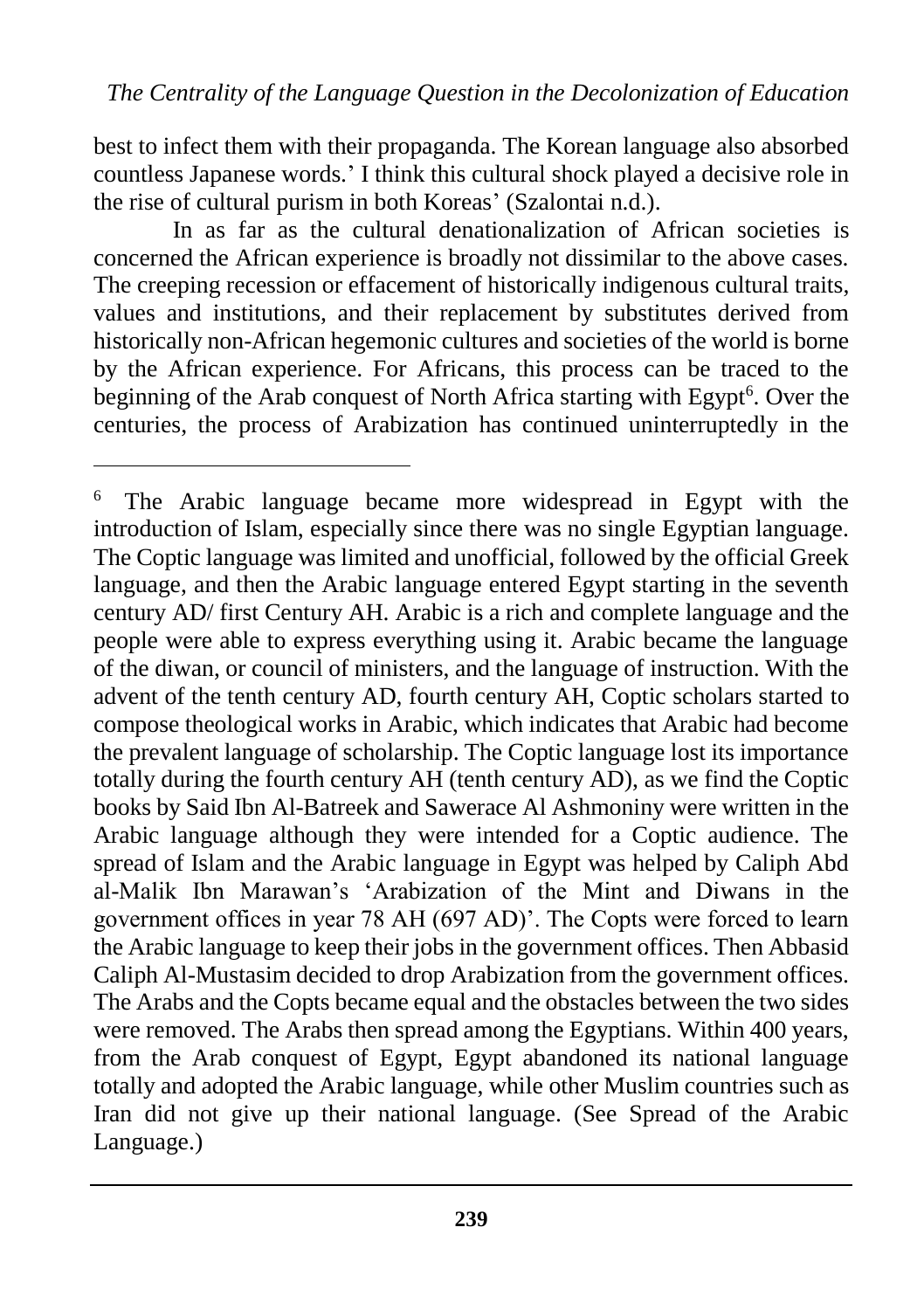northern areas of the continent. It is a process which in the past has tended to be overlooked and underestimated by some observers and many students of African history. With regards to the Sudan, Mohammed Jalal Hashim writes that; 'independence, Islamization and Arabization have been shared in common by successive governments as state-dictated policies. Taking for granted that the middle of Sudan represents the whole country prompted this. The post-Independence governments dealt with the Sudan as consisting of (a) the noble Arabs of the middle, (b) the Muslim Africans in the periphery, who, with possible Arab blood, are supposed to undergo very quickly the process of Arabization so as to be honoured with Arabism, and (c) the slaves, who have not yet undone their black Africanism with Islam and a drop of noble Arab blood and who have no place so far in the bench of power. ...' (Hashim 2009). This reality has in no small measure been responsible for much of the current tensions and conflicts which have beset the Sudanese state since 1955. *Afrik-News* of the 13th April, 2010, in an article headed; *Mauritania: Arabization has nothing to do with Islam* divulged that; 'The Mauritanian government, …. spoke out on the burning issue of Arabization, which was raised by the Prime Minister and Minister of Youth and Culture on March 1<sup>st</sup>. Arabization in Mauritania has whipped up a massive hue and cry among Negro-Mauritanians, who have expressed concerns over cultural, political, economic and social oppression from the ruling Arabo-Berbers. Mauritania, a generous cultural and linguistic patchwork has, since March, fallen prey to the discontentment of a key section of its Black Mauritanian populations, who have demonstrated their displeasure against their government's intention to Arabize the administrative and educational sectors. Those arguments were strongly denied …. 'Nothing has changed, Mauritania before  $1^{st}$  March remains the same, the government has not opted for a complete Arabization,' the Minister of Higher Education, Ahmed Ould Bahya told a large number of students gathered at the University of Nouakchott. His statement comes after two controversial speeches made by the Prime Minister, Mohamed Ould Moulaye Laghdaf and Minister of Youth and Culture, Cissé Mint Boide, March 1<sup>st</sup>, a day set aside to commemorate the promotion of the Arabic language, under the theme; 'Arabic language is the language of our religion and our identity'. 'Mauritanian civilization is Arabo-Islamic!' the Minister of Youth and Culture had added. These comments, deemed segregationist, shocked and sent emotions among Black Mauritanians running amok. Placards read; 'No to complete Arabization', 'No discrimination!', 'We are all equal!' as students demonstrated on March  $25<sup>th</sup>$  and April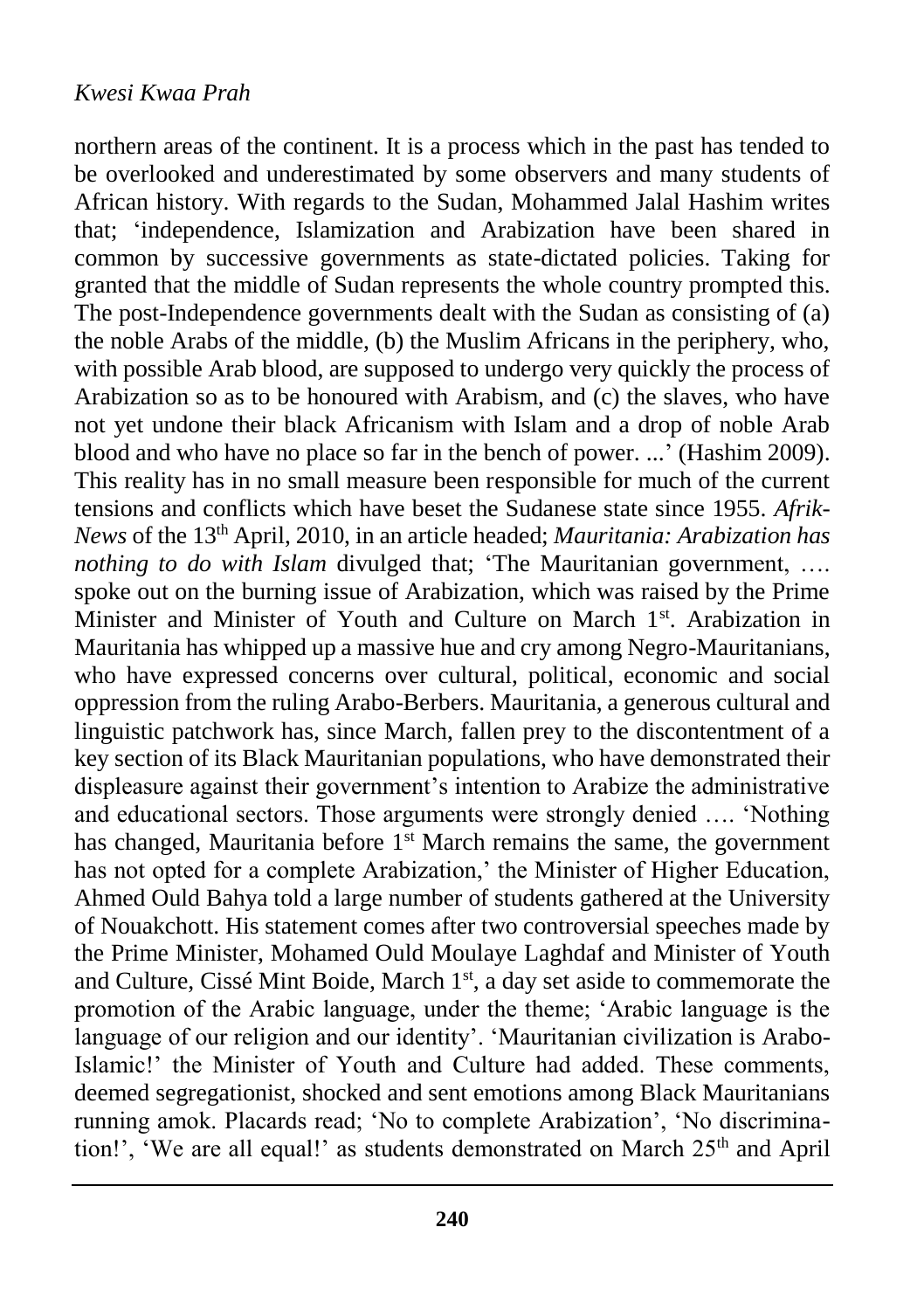6<sup>th</sup>'. 'Mauritania's peaceful future can hardly be reassured if these contradicttions are not satisfactorily resolved. Furthermore, given the dimensions of the inherent tensions, consequent conflicts cannot be contained within the borders of the country. In the whole latitudinal area running from Mauritania to the Sudan, Arabization has continued for centuries to erode the African cultural and social attributes of the native peoples. The Berber were in this part the first to be Arabized. They subsequently in part became instruments for the further Arabization of other groups in the region. In the whole region resistance to Arabization continues. The later arrival of the West effectively superseded Arab influence, but never completely halted the expansion of Arabism.

Western conquest and the establishment of Western power opened the door to the institution of Western administration, Western education, the introduction of Western Christianity and the imposition of colonial languages as elite reference group attributes. In our times, this process is captured in the notion of globalization in a cultural sense, and is at least in Africa, accelerating at a pace which would suggest that unless the process is checked, so that Africans regain the core features of their languages, cultures and histories, the cultural effacement of Africans may reach a point of no return. This denationalization process has affected all areas of social life, including, the religious life and lore of Africans, languages, modes of livelihood, consumptive patterns, values and normative structures. Today, its main agents on the ground are the African elites.

The upshot of these examples is that, imperialism and its colonial manifestations always imposes cultural and educational co-optations and assimilation strategies on subject peoples. It is thus no surprise that Western colonialism in Africa has borne the universal markings of imperial history in the area of education and culture. Cultural erasure of memory and denationalization has been the hallmark of colonialism in Africa and elsewhere. The challenge we face is that, what do we do to create correctives which will enable us to emancipate African societies in order to be able to improve the existential conditions of Africans? What can we learn from such historical cases?

### **Colonial Education and Acculturation in Africa**

During the colonial period, the language policies in education, followed closely the broad imperial tenets espoused by the different colonial powers. The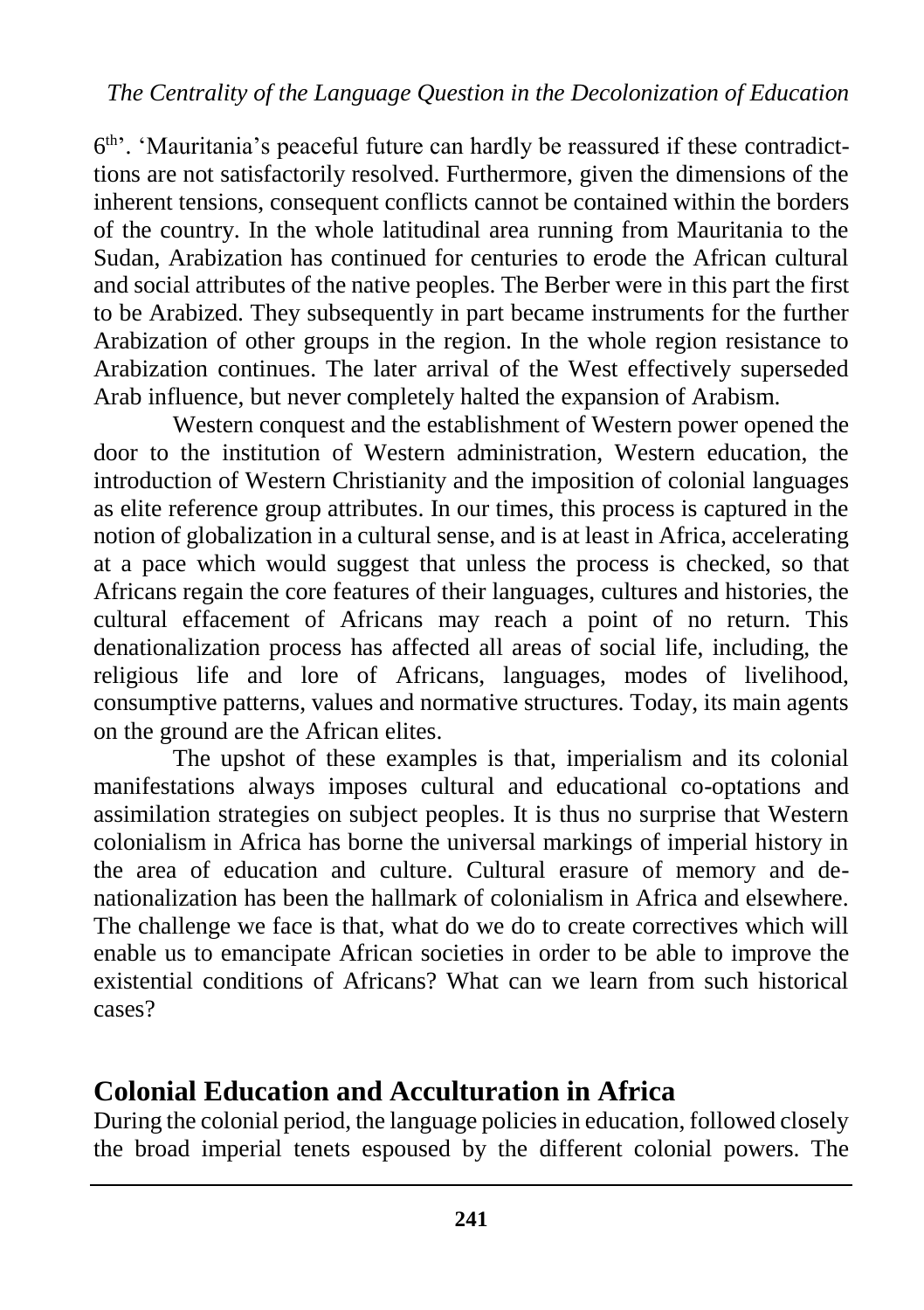$\overline{a}$ 

colonial powers educated Africans and Asiatics, primarily with the object of creating a class of natives who could serve as a bridge into wider native society for the purposes of the colonial powers and colonial administration; a social element moulded through formal education to enable access and engagement with mass society. These elements acquired a level of assimilability and affinity to the Western mind and the service of imperial intent. The educational process was meant to produce elements who would serve as compliant cogs in the colonial structural machine; a machine intended to, firstly, serve the larger interests of the colonizer. While this was the broad thrust of the approach, there were differences between British, French and Portuguese approaches to colonial education in Africa in general, and the use of language in education in particular.

The British, wanted to create African cadres who would serve as interlocutors between colonial administration and mass society, but who were sufficiently educationally anglicised, and who would be able to play complementary roles in the establishment of the British power in Africa. They made greater, if grudging, use of the indigenous languages. The French went further towards the reproduction of themselves and attempted to make black Frenchmen (citizens of France) out of Africans and therefore applied a policy of, more or less, zero tolerance to African languages in education. The British view was that education should begin in the African languages for the first very few years and then branch out into the use of English. In practice, in British colonial Africa, very limited resources were put into early education in African languages. The French, anxious to make Frenchmen and women out of Africans preferred from the start to favour almost total immersion except in the 'initiation schools' which provided limited early primary education in African languages. The Portuguese were the most hard-nosed in this colonial policy of cultural and linguistic de-nationalization<sup>7</sup>. When the French educated Africans

 $<sup>7</sup>$  Angola, Decree 77 of 1921, required that all missionaries in Angola had to</sup> be *bona fide* ministers of religion and not laity; they were obliged to teach exclusively in Portuguese and not in any other foreign tongue; they were proscribed from any indulgence in commerce of any sort and were not to print, write or teach any African language except at the level of catechism classes. In Mozambique where Protestant missionaries had permanently entered in 1879, Mozambican languages had been taught almost uninterruptedly for years and this had been instrumental in the creation of a small literate group in the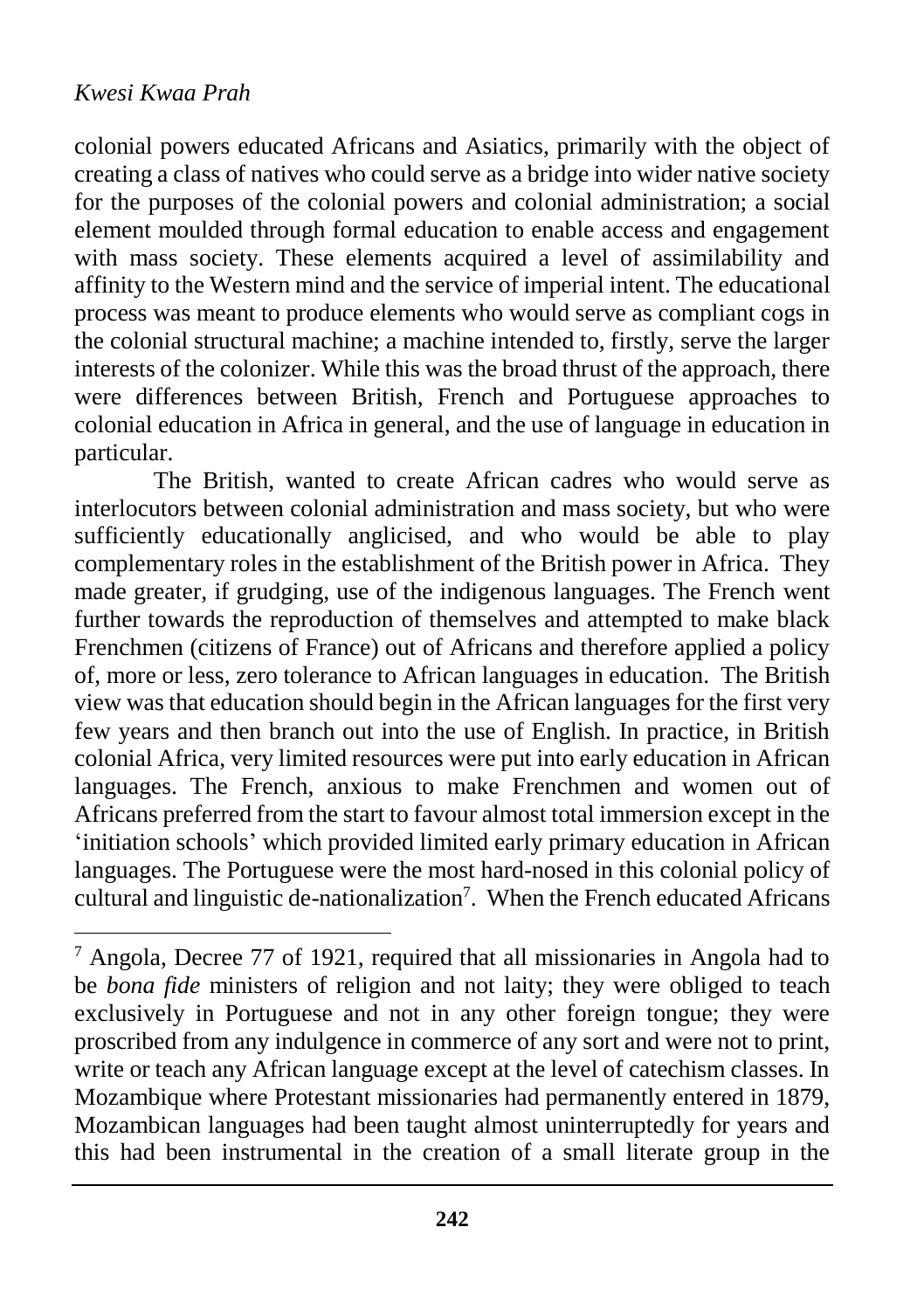to read and accept the idea of *'nos ancêtres les Gaulois,'* (our ancestors, the Gauls) they were systematically undermining not only the primacy of the African language to the African but even more seriously, effacing the identity of the African and replacing it with a mythology of Frenchness. Therein, lies the foundation of the confusion which present-day francophone and francophile elites in Africa still carry.

Thus education under colonialism created an elite culturally oriented towards Western society and values, and psychologically determined to be as quickly as possible removed from the culture and roots of pre-western Africa (or mass society). The educated or so-called civilized African became *assimilé* in the French system, *evolué* in the Belgian order and an *assimilado* in the Portuguese empire. In KiSwahili, *ista arabu*, literally becoming Arabized means, becoming civilized. Literally, he or she had evolved from primitivism, or been assimilated into 'civilized culture.'

### **Language and Education**

 $\overline{a}$ 

Post-colonial Asia for a large part has dismantled the cultural, particularly linguistic element of the colonial legacy. Nowhere in former colonial Asia was the language of the colonizer elevated in the post-independence order to the status of a national language. This reality contrasts fairly sharply with the records of the large majority of the former colonies in Africa and the Western hemisphere which have opted for the languages of their erstwhile masters. The explanation for this historical difference lies in the fact that in Asia the colonized societies were societies with highly developed indigenous cultures, with extended historical ties to the literate religions and age-old written traditions. It has been particularly these traditions of literacy and associated lore that have served as innate protection and inherent resistance to the neocolonial burden of the language and cultural baggage of the colonizer (see Prah 2009:83 - 104; Groeneboer 1998:14; and Goody 1989:86).

Be that as it may, at least for the present, African post-colonial elites, unlike the Asian cases, have consistently demonstrated an inability to shake off this colonial hangover of overwhelming cultural dependency in particularly the

African languages in the extreme south of the country on the eastern lakeshore of Lake Malawi. But again here, 1921 saw the banning of the use of African languages in education.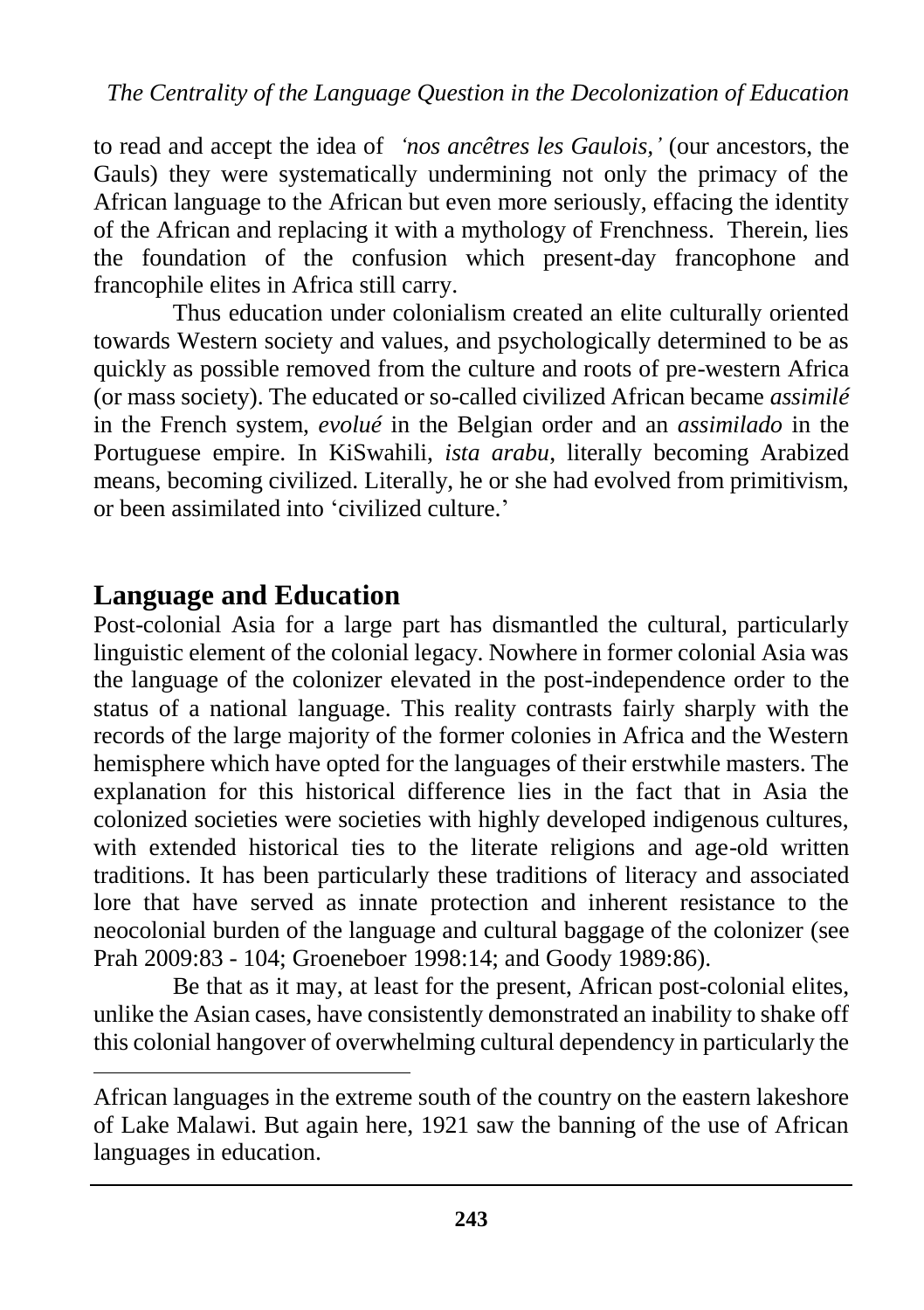$\overline{a}$ 

linguistic front. Time and again, we display the fecklessness and ineffectuality to protect and defend our larger social interests. In Rwanda, since 2008 English has been adopted as official language and language of instruction in schools. The supposed reasoning behind this is not only economic but also political (see Plonski, Teferra & Brady 2013). An observer noted that; 'the shift to education solely in English is part of a wholesale realignment away from French influence that includes applying to join the Commonwealth - if accepted Rwanda would be only the second member, after Mozambique, that has not been a British colony ...' (McGreal 2008). Subsequently, the subject was featured again by the same newspaper; *The Guardian* (UK) of 13 November 2012, that; Gabon says that it is considering following Rwanda's example by dropping French in favour of English. Evidence of the success of this education policy is wanting. A spokesperson for the president of Gabon announced that, the country which uses French as its official language, was considering following the example set by Rwanda by shifting from French to English. 'Rwanda has claimed that economic gain motivated its 2008 decision to downgrade French, the language it inherited as a Belgian colony. By converting to English-medium teaching in the majority of its schools, its leaders say it is attempting to produce a generation with a grasp on the linguistic key to global trade and business' (Clover 2012). Recently (2017) in Cameroon people have been banned from watching a popular television station that it claimed represents the interests of the English-speaking population. The British Broadcasting Corporation (BBC) News reported that cable television providers have been told they will be sanctioned if they do not stop broadcasting the South Africa-based channel, Southern Cameroons Broadcasting Corporation (SCBC). However, it can still be viewed online. The report went on to explain that, for months, there have been protests by Cameroon's Anglophone population against what they say is discrimination by the Francophone majority. Some pro-English activists have been accused of campaigning for a separate country. SCBC runs programmes about the history and culture of the Anglophone region, as well as interviews with exiled lawyers and documentaries about human rights abuses in Cameroon<sup>8</sup> . *Aljazeera* wrote

<sup>8</sup> Cameroon: 'Pro-English' television channel banned. Monday 04 September 2017. *Legalbrief Africa*. Issue No: 741. IBA. See also: Cameroon bans 'opposition' English-language TV channel. *BBC News*. 30 August 2017. Available at: [http://www.bbc.com/news/world-africa-41094096.](http://www.bbc.com/news/world-africa-41094096)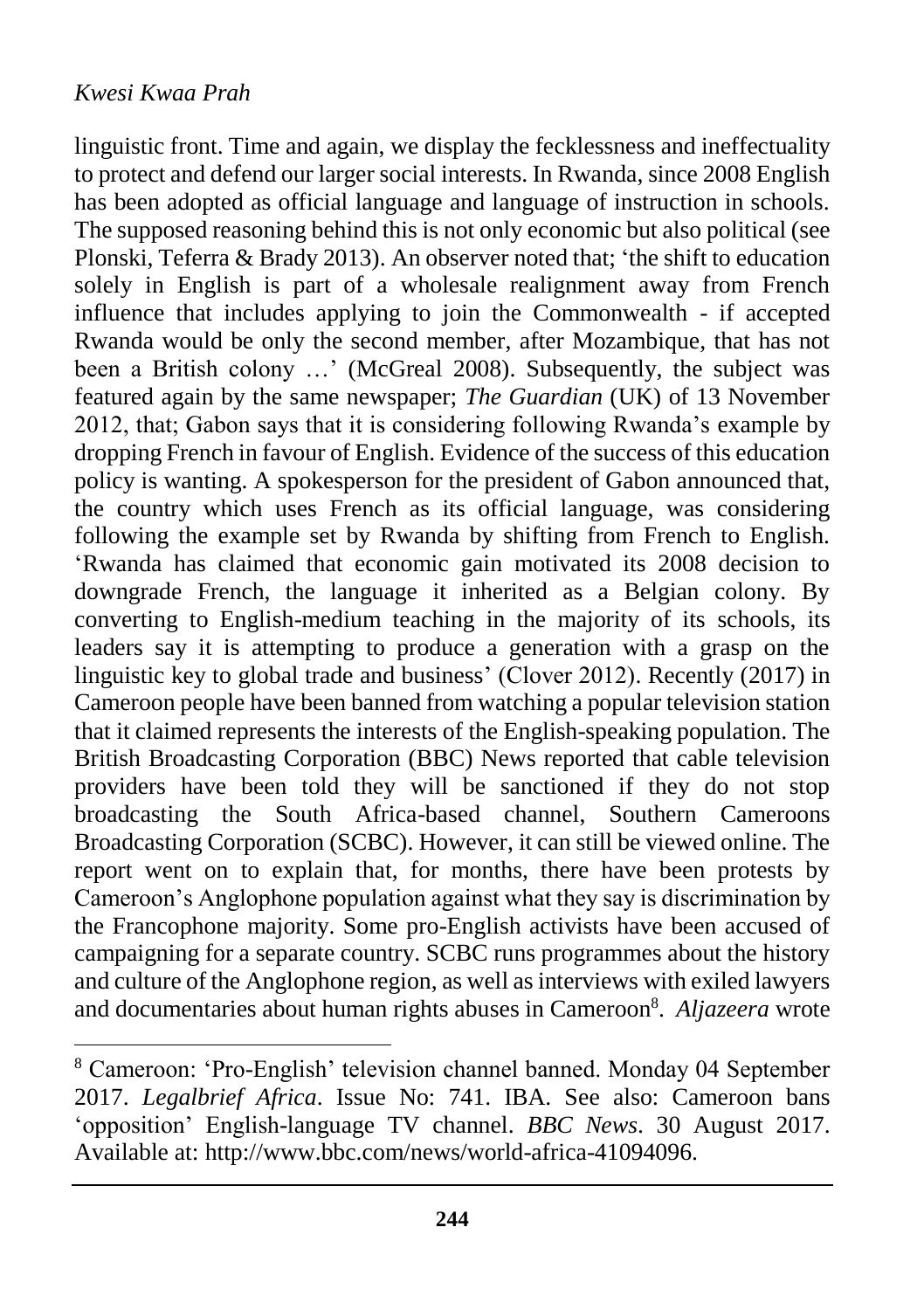that  $(1<sup>st</sup> October, 2017)$  troops have been 'deployed to Anglophone regions as activists declare symbolic independence from country's French-speaking areas' (Essa 2017).

Almost two years ago, (13th November, 2015) the *Mail and Guardian* (South Africa) reported that; 'Student pressure group had protested against use of Afrikaans as official teaching language, saying it disadvantaged blacks … After months of turmoil at South African universities, student protesters have won the right to be taught in English at Stellenbosch University, the intellectual home of Afrikaners during apartheid. … It was the latest victory for increasingly militant students who complain that the country's universities remain racist 21 years after the first democratic elections brought Nelson Mandela to power' 9 . Surprisingly, these predominantly, African languagespeaking students were oblivious about the need for mother-tongue languages of instruction.

During the past century, the pre-eminence of English has steadily swept a good part of the world and tended to strengthen the illusion that there is an inherent superiority of English which makes it increasingly the global language of choice. This is in fact far from the truth. It is the global ascendancy of English language-based power and culture of the United States of America, the global super-power of our times, which buttresses the position of British English and is responsible for the currently unrivalled supremacy of the English language. This position is aided by the linguistic cultures of the erstwhile British empire, the English-speaking nations; Canada, Australia, New Zealand, plus the former colonies in Africa, Asia and the Caribbean. The portent of English language universalism threatens even developed European languages like Dutch, French, German, Norwegian, Swedish and Danish in their backyards. Some scholars and observers like Birgit Brock-Utne, Per Ake Lindblom, Paul Thomas, Anders Breidlid and Tan Tanali have signalled growing disquiet with this emergent phenomenon, where at the tertiary level market forces are increasingly opening up influential space for English language of instruction (See Brock-Utne 2009:275-282; Lindblom 2009: 283- 288; and Tunali 2017. Breidlid and Thomas call it the 'Anglobalization of

 $\overline{a}$ 

<sup>9</sup> Stellenbosch University students win right to be taught in English. *The Mail and Guardian* (South Africa). 13th November, 2015. Available at; [https://www.theguardian.com/world/2015/nov/13/stellenbosch-university](https://www.theguardian.com/world/2015/nov/13/stellenbosch-university-students-protest-english)[students-protest-english](https://www.theguardian.com/world/2015/nov/13/stellenbosch-university-students-protest-english) See also Spaull and Shepherd (2016).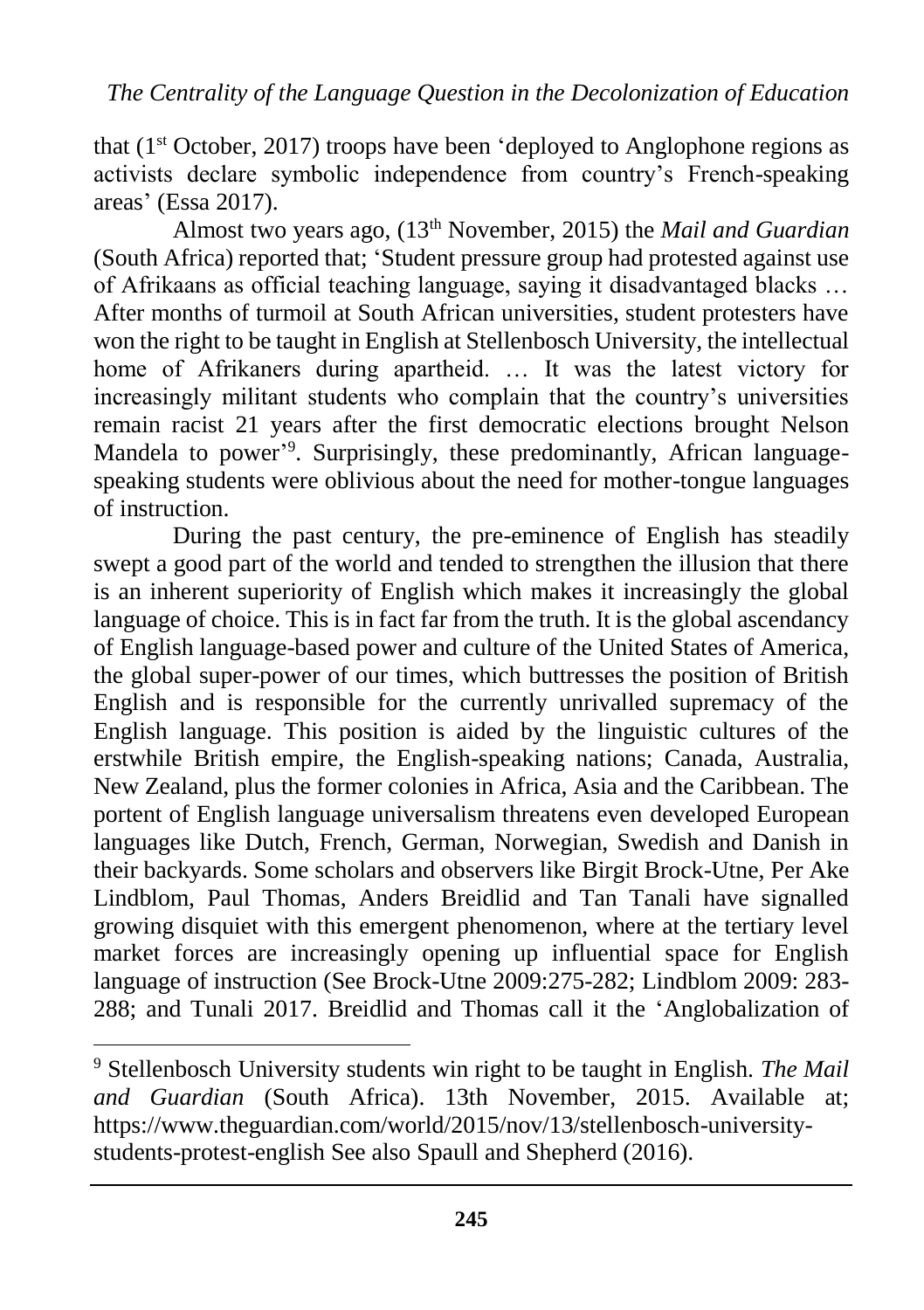Education.' A phenomenon 'spurred on by the Europe-wide commodification of education in English' (Thomas & Breidlid 2015:349-368).

Here in South Africa, what many of us fail to see is that the technological and scientific aptitude of the society plus the processes for the production and reproduction of knowledge are located in the two white minority cultures, English and Afrikaans. All products and production which require any scientific inputs are done in English and Afrikaans. The cultures and languages of the African-language speaking majorities are completely out of the question. African language-speakers are only consumers. Culturally as Africans, we contribute nothing scientific or technologically innovative, we contribute only labour to production in society. This is also true for the whole of Africa. The extraordinary development of Afrikaans should be a lesson for all Africans. The rapid Afrikaner language development example demonstrates that it is possible over a relatively short period of time to develop a language to become a language for science and technological progress; an empowered language for educational purposes capable of carrying knowledge at advance modern levels.

In 1976, the dogged racist arrogance of the Afrikaner nationalist power elite's effort to boldly and ruthlessly impose Afrikaans on African school children finally provoked sharp resistance in Soweto. These schoolchildren rejected with determination the imposition of the 'language of the oppressor'. Paradoxically, Afrikaner history is replete with their own earlier rejection of the imposition of English throughout most of the 19<sup>th</sup> century. This latter had indeed been the linguistic and wider cultural dimension of the Anglo-Boer conflict. English and Afrikaner cultural and linguistic contestation had been continuous from the earliest years of Western settlement.

The first of the settler language policies was outlined under the governorship of Simon van der Stel (1679-1691). It was instituted soon after the arrival of the French Huguenots in the Cape in 1685. The first school which was created for Huguenot children (1688) utilized a bilingual French/Dutch teacher. Two years later, it was decided that Dutch should be the language of instruction for both French and Dutch children. Dutch language use became well-established. Much later, Sir John Cradock (1811-1814) introduced an Anglicisation policy which was further consolidated by Lord Charles Somerset (1814-1826). In 1822 he decreed that English should be the official language of the Colony. In 1879, the De Villiers Commission of Enquiry into Schooling, advocated that the English should be required to learn Dutch to ensure a more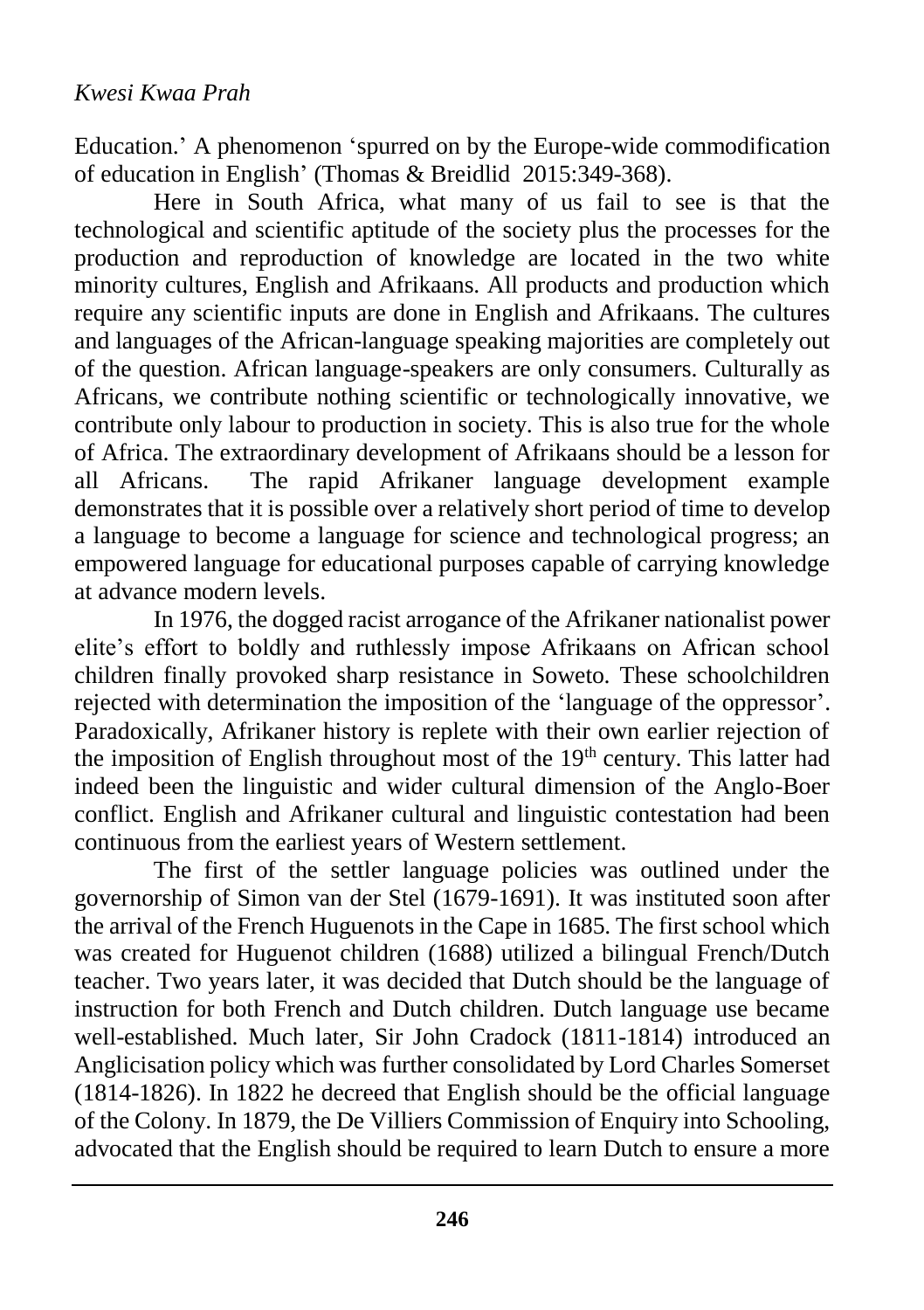balanced cultural atmosphere (Le Roux 2016). Between 1897 and 1901, Alfred Milner as High Commissioner for Southern Africa and Governor of Cape Colony pursued an undivided policy of Anglicization of Afrikaners. He saw demographic engineering in favour of English speakers as the most assured route to Anglicization. Second to this was education. His policy was that; 'Dutch should only be used to teach English, and English to teach everything else'<sup>10</sup>. The Treaty of Vereeniging  $(1902)^{11}$  which ended the  $2<sup>nd</sup>$  Anglo-Boer war followed a decade later by the Act of Union (1910) opened with speed the door to the emergence of Afrikaans from the shadows, into societal equality with English. The Afrikaans standard orthography was finalized in 1913 and that same year it was introduced to primary schools. It was introduced at university level in 1918. 1925 saw its usage in Parliament. The Afrikaans Bible was out in 1933. Beyond that time, Afrikaans as a language became technically equipped to deal with the production and reproduction of knowledge as any in the world. The development of Afrikaans from standardization of the orthography to the technical equipment of an intellectualized language took about 25 years, the same distance in time we have travelled from the end of Apartheid to the present. Similar feats have been achieved for Modern Hebrew and Bahasa.

# **Closing Observations**

 $\overline{a}$ 

The foundation on which culture is built and transacted is language. Language captures the experience of its users, and serves as the key depository of the collective experience of its producers. It is in language that the creativity and innovative traditions of its creators and users are institutionalised, and it is within language that the processes of the production and reproduction of knowledge are effected. The development and usage of African languages for all social transactions including education are the only way of ensuring the cultural empowerment of mass society in Africa. It is only through the usage

<sup>10</sup> A. Milner is quoted here from; Mueni Wa Muiu (2008:58).

<sup>&</sup>lt;sup>11</sup> The significance of the language question for the Afrikaners was underscored by the fact that, urging his fellow Afrikaner leaders to accept the terms of the peace, Louis Botha argued: 'Terms might now be secured which would save the language, our ancient customs and national ideals. The fatal thing would be to secure no terms at all and yet be forced to surrender'.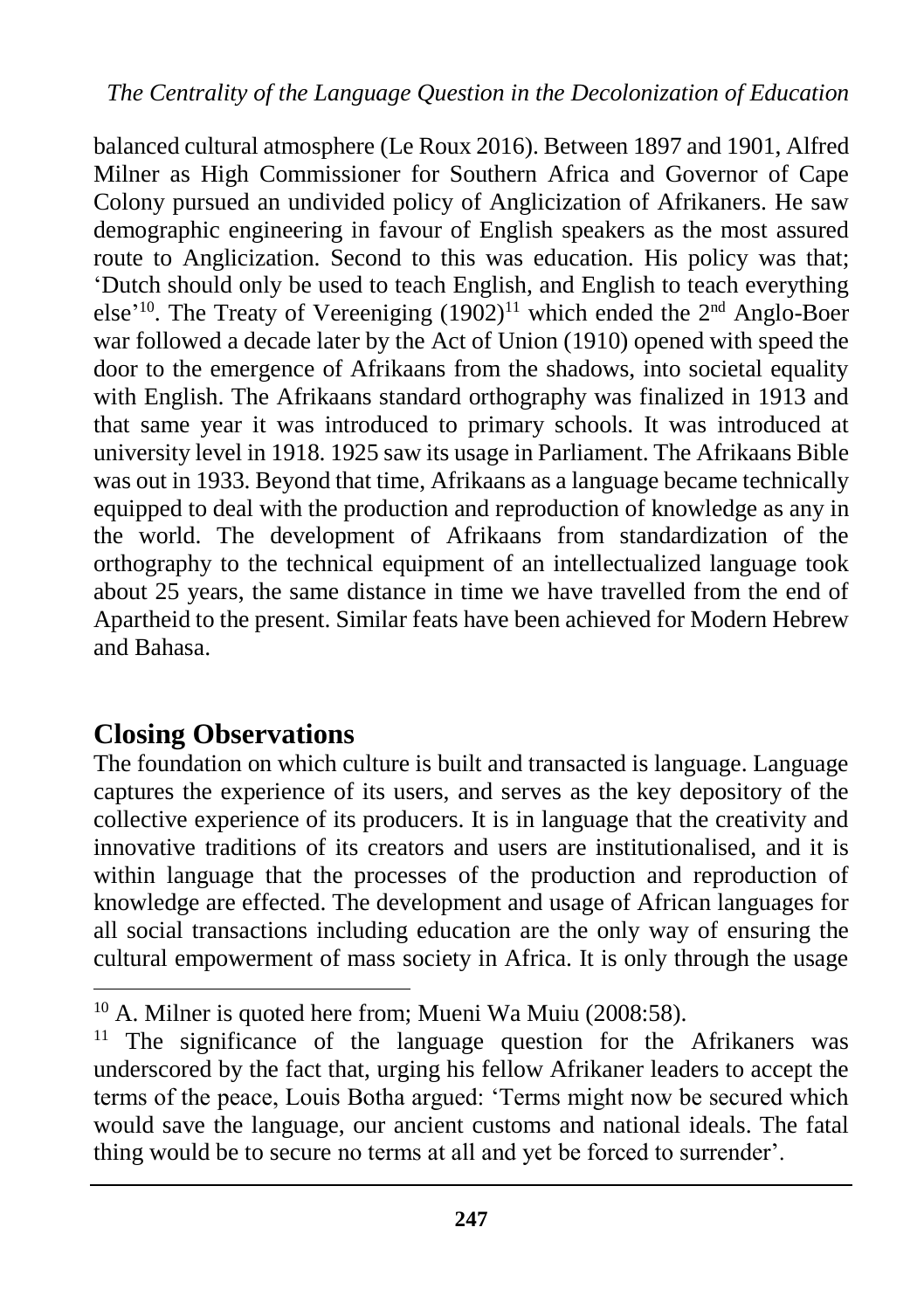of African languages in education that knowledge can be channelled into the cultures of the overwhelming majorities of Africa, in ways which will ensure their confident usage and understanding by Africans. An enabling condition is that African languages need to be literate and intellectualized. The upshot of the logic of this argument is that, an African renaissance will be only possible if the processes for this are premised on the untrammelled usage of African culture, more specifically African languages. 'No country can make progress on the basis of a borrowed language<sup>'12</sup>.

If transformative education and development must come to Africa it must come in the cultural features of Africans; it must come in African languages. We need to be reminded that no language is from Adam a language of science and technology. Languages become modern and scientific in their competence because people decide to make them so and push into them the requisite resources to make them so. In the *UNESCO Report of the Commission on Culture and Development (1995)* the point is adequately made that; 'All languages are equal in the sense that they are an instrument of communication and every language has the same potential as a world language. The realization of this potential depends on the opportunities it is given. It was once believed that languages are like living creatures; they are born, grow, decline and die. This picture is false. Languages are wholly both instruments for and results of the societies in which they are used, or abandoned. The fate of all languages is the result of the social and political environment, above all of power relations'<sup>13</sup>. We need to terminologically equip our languages to embrace modern science and technology; that is essential to the work of intellectually extending the frontiers of African languages to embrace modernity.

The decolonization of education must start with the re-centering of African languages in the heart of our educational endeavours. Without this, the decolonization of education will remain empty, unrealizable verbiage.

### **References**

 $\overline{a}$ 

Bodmer, F. 1943. *The Loom of Language.* London: George Allen and Unwin.

<sup>12</sup> Interview of K.K. Prah by Alicia Mitchell in *eLearning Africa Report* (2013).  $13$  'Our Creative Diversity' (p. 179).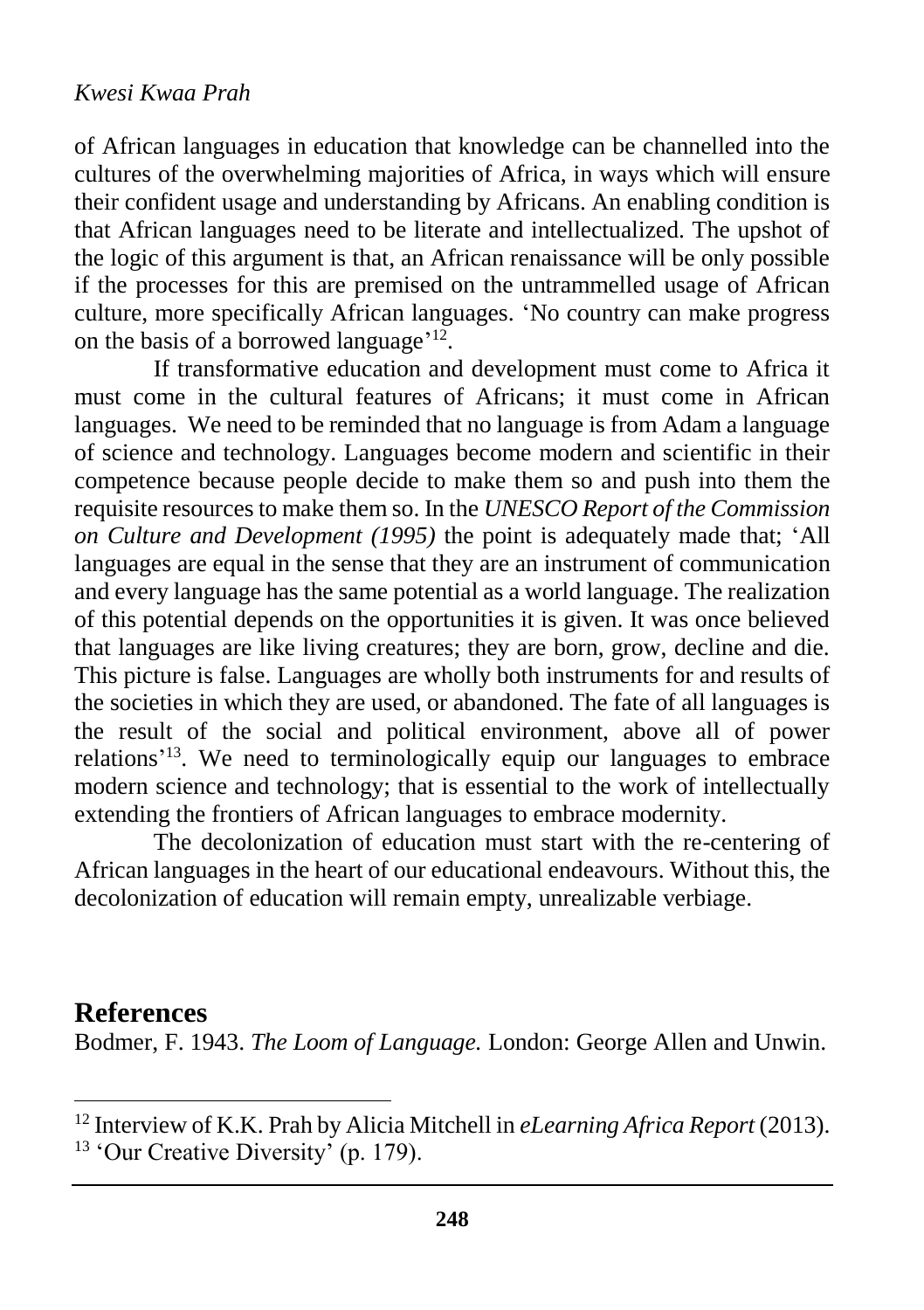- Brock-Utne, B 2009. Is Norwegian Threatened as an Academic Language? In, Brock-Utne, B. & G. Gunnar (eds.): Language and Power. Dar es Salaam: Mkuki na Nyota Publishers.
- Cameroon: 'Pro-English' television channel banned. Monday 04 September 2017. *Legalbrief Africa*. Issue No: 741. IBA.
- Cameroon bans 'opposition' English-language TV channel. *BBC News*. 30 August 2017. Available at:<http://www.bbc.com/news/world-africa-4109> 4096.
- Caprio, M.E. 2009. Radical Assimilation under Wartime Conditions. Japanese Assimilation Policies in Colonial Korea, 1910–1945. University of Washington Press.
- Chomsky, N 1975. *Reflections on Language.* New York: Pantheon Books/ Random House.
- Clover, J. 2012. Jury out on Language-switch Trend. *The Guardian* (UK). 13.11.2012. Available at: <https://www.theguardian.com/education/> 2012/nov/13/rwanda-english-language-lessons.
- Engels, F. [1876] 1950. *The Part Played by Labour in the Transition from Ape to Man.* New York: International Publishers.
- Essa, A. 2017. Cameroon's English-speakers Call for Independence. *Al Jazeera News*. 1.10.2017. Available at:<http://www.aljazeera.com/news/> 2017/10/171001123925310.html
- Goody, J. 1986. *The Logic of Writing and the Organization of Society.* Cambridge: CUP.
- Groeneboer, K. 1998. *Gateway to the West: The Dutch Language in Colonial Indonesia. 1600-1950. A History of Language Policy.* Amsterdam: University of Amsterdam Press.
- Hingley, R. 2005. Globalizing Roman Culture: Unity, Diversity and Empire. London and New York: Routledge & Taylor and Francis Group.
- Horne, D. 1969. God is an Englishman. Sydney: Angus and Robertson in Association with Penguin Books.
- Jalal Hashim, M.J. 2009. Islamization and Arabization of Africans as a Means to Political Power in the Sudan. Mimeo. July, 2009. Available at: [http://mjhashim.blogspot.com/2009/05/islamization-and-arabization](http://mjhashim.blogspot.com/2009/05/islamization-and-arabization-of.html)[of.htmlJ](http://mjhashim.blogspot.com/2009/05/islamization-and-arabization-of.html)anson, T. 2012. *The History of Languages.* Oxford: OUP.
- Le Roux, C. 2016. Creating a British World: British Colonial Teachers and the Anglicising of Afrikaner Children. *Yesterday and Today* No.15. Vanderbijlpark, July. *Publication of the South African Society for History*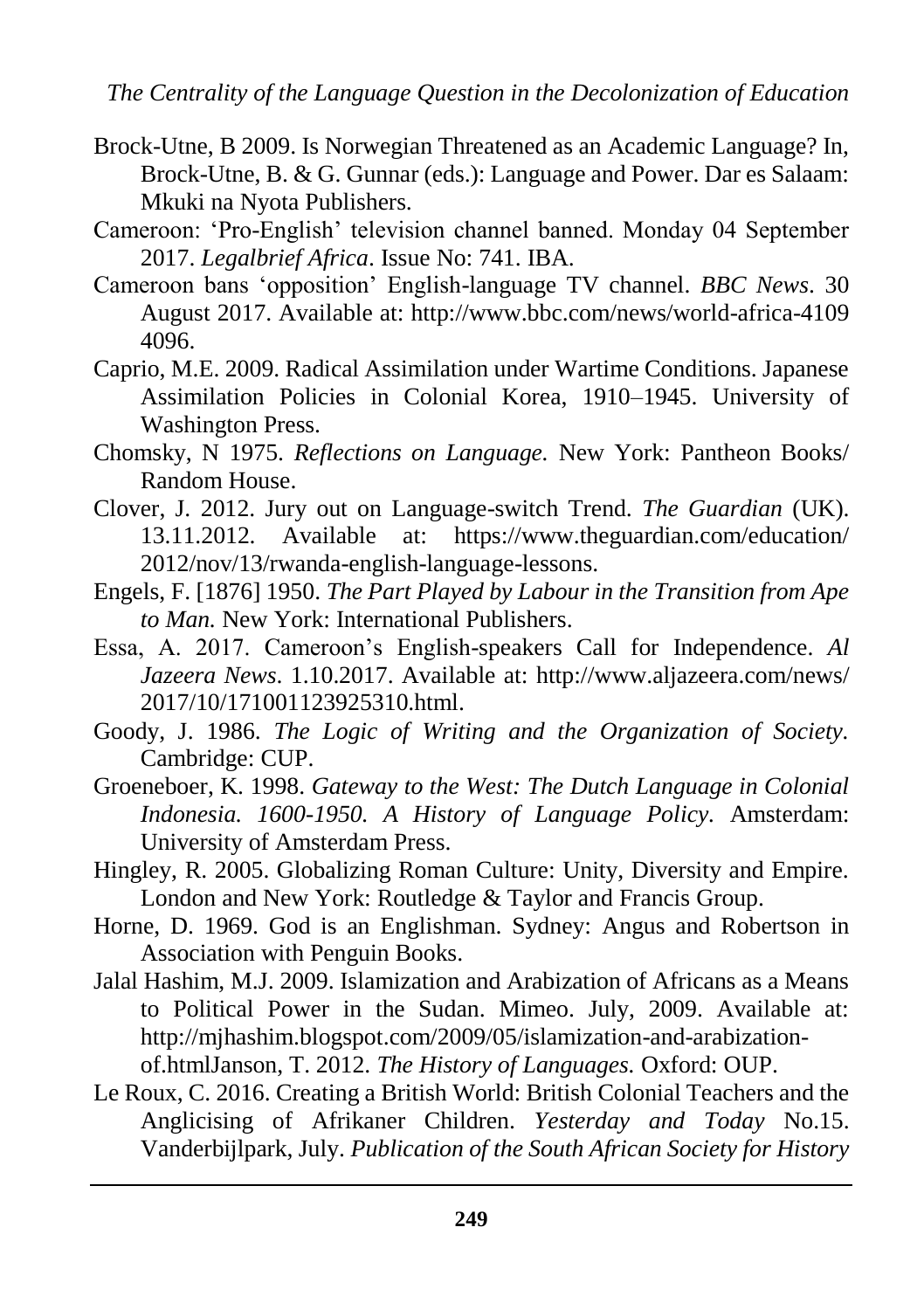*Teaching*. Available at: [http://dx.doi.org/10.17159/2223-0386/2016/n](http://dx.doi.org/10.17159/2223-0386/2016/)1 5a1.

- Lindblom, P.A. 2009. Are Nordic Languages Threatened as Academic Languages? In Brock-Utne, B. & G. Gunnar (eds.): Language and Power. Tanzania: Mkuki na Nyota Publishers.
- Löwe, H-D n.d. Russian Nationalism and Tsarist Nationalities Policies in Semi-Constitutional Russia, 1905-1914. Seminar für Osteuropäische Geschichte. Available at: [http://www.uni-heidelberg.de/fakultaeten/](http://www.uni-heidelberg.de/fakultaeten/%20philosophie/zegk/sog/loewe_artikel_russian.html)  [philosophie/zegk/sog/loewe\\_artikel\\_russian.html](http://www.uni-heidelberg.de/fakultaeten/%20philosophie/zegk/sog/loewe_artikel_russian.html)
- McGreal, C. 2008. Rwanda to Switch from French to English in Schools. *The*  Guardian (UK). 14<sup>th</sup> October, 2008. Available at: [https://www.the](https://www.the/) guardian.com/world/2008/oct/14/rwanda-france.
- Petrovich, M.B. 1956. The Emergence of Russian Panslavism, 1856-1870. New York
- Plonski, P., A. Teferra & R. Brady 2013. Why are More African Countries Adopting English as an Official Language? Paper presented at African Studies Association Annual Conference, November 23, 2013. Baltimore, Maryland. Available at: <https://www.booksforafrica.org/assets/docu> ments/2013-ASA-Conference---English-Language-in-Africa-PAPER. Pdf.
- Prah, K.K. 2009. Mother-tongue Education in Africa for Emancipation and Development: Towards the Intellectualization of African Languages. In Brock-Utne, B. & I. Skattum (eds.): *Languages and Education in Africa: A Comparative and Transdisciplinary Analysis.* Oxford: Symposium Books.
- Prah, K.K. 2013. Interview of K.K. Prah by Alicia Mitchell. No Country can Make Progress on the Basis of a Borrowed Language. ELearning Africa News. Perspectives on ICT, Education and Development in Africa. *eLearning Africa Report* 16 May, 2013. Available at: [http://ela](http://ela-newsportal.com/no-country-can-make-progress-on-the-basis-of-a-bor)[newsportal.com/no-country-can-make-progress-on-the-basis-of-a-bor](http://ela-newsportal.com/no-country-can-make-progress-on-the-basis-of-a-bor) rowed-language/.
- Prah, K.K. 2016. Towards the Intellectualization of African Languages: Lessons from Asia. Lecture 1 (18th May 2016). University of Venda & CASAS Publication.
- Prah, K.K. 2017. Creating Knowledge in Africa. School of Human and Social Sciences Annual Lectures. University of Venda. 18th – 20th May, 2016. Cape Town: CASAS Monograph Series, No. 265.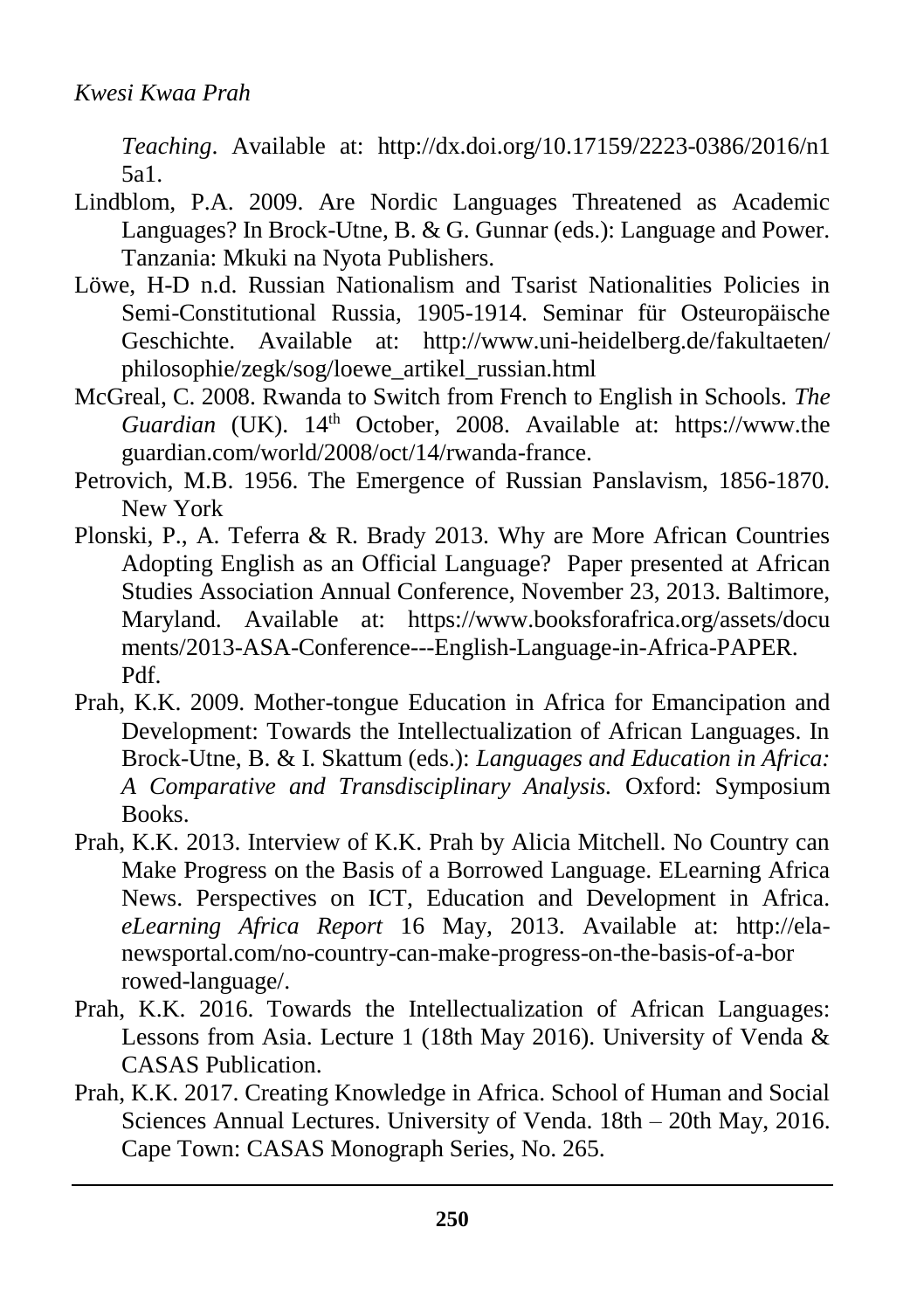- Prah, K.K. 2017. Has Rhodes Fallen? Decolonizing the Humanities in Africa and Constructing Intellectual Sovereignty. The Academy of Science of South Africa (ASSAF) Inaugural Humanities Lecture. Pretoria: HSRC. 9th March 2017. Available at; [www.hsrc.ac.za/.../Has%20Rhodes%20](http://www.hsrc.ac.za/.../Has%20Rhodes) Fallen.docx%20ASSAF%20Address%2015.2.2...
- Sowell, T. 1994. Race and Culture: A World View. New York: Basic Books & HarperCollins.
- Spaull, N. & D. Shepherd 2016. Afrikaans Varsities Perpetuate Racial Divisions. *The Mail and Guardian* (South Africa). 4th March, 2016.
- Spread of the Arabic Language. Available at: [www.eternalegypt.org/Eternal](http://www.eternalegypt.org/Eternal%20EgyptWebsiteWeb/HomeServlet?ee_website_action_key=action.display.module&story_id=&module_id=234&language_id=1&text=text)  [EgyptWebsiteWeb/HomeServlet?ee\\_website\\_action\\_key=action.display.](http://www.eternalegypt.org/Eternal%20EgyptWebsiteWeb/HomeServlet?ee_website_action_key=action.display.module&story_id=&module_id=234&language_id=1&text=text) [module&story\\_id=&module\\_id=234&language\\_id=1&text=text.](http://www.eternalegypt.org/Eternal%20EgyptWebsiteWeb/HomeServlet?ee_website_action_key=action.display.module&story_id=&module_id=234&language_id=1&text=text)
- Sta. Catalina Dacumos, R. Philippine Colonial Education System. Available at: [https://www.researchgate.net/publication/280610684\\_Philippine\\_Col](https://www.researchgate.net/publication/280610684_Philippine_Col) onial\_Education\_System.
- Stellenbosch University students win right to be taught in English. *The Mail and Guardian* (South Africa). 13th November, 2015. Available at: [https://www.theguardian.com/world/2015/nov/13/stellenbosch](https://www.theguardian.com/world/2015/nov/13/stellenbosch-university-students-protest-english)[university-students-protest-english.](https://www.theguardian.com/world/2015/nov/13/stellenbosch-university-students-protest-english)
- Steiner, G. 1970. *Language and Silence: Essays on Language, Literature and the Inhuman.* New York: Atheneum.
- Survival International 2015. July 15<sup>th</sup>. Available at: [https://www.](https://www/)Survival international.org/news/10845.
- Szalontai, B n.d. Japan-Korea, France-Algeria: Colonialism and Language Policy. Available at: [http://koreanstudies.com/pipermail/koreanstudies\\_](http://koreanstudies.com/pipermail/koreanstudies_%20koreanstudies.com/2013-October/023011.html)  [koreanstudies.com/2013-October/023011.html.](http://koreanstudies.com/pipermail/koreanstudies_%20koreanstudies.com/2013-October/023011.html)
- Thomas, P. & A. Breidlid 2015. In the Shadow of 'Anglobalization' National Tests in English in Norway and the Making of a New English Underclass. *Journal of Multicultural Discourses* 10,3: 349-368.
- Tunali, T. 2017. Het Engels is zo'n extraatje. *De Groene Amsterdammer*. 6th September 2017.
- Tunali, T. 2017. Keert de academie haar rug naar de Nederlandse samenleving? Steeds vaker schakelen Nederlandse universiteiten over op het Engels in hun slag om de buitenlandse student. Keert de academie daarmee haar rug naar de Nederlandse samenleving?
- Wa Muiu, M. 2008. *The Pitfalls of Liberal Democracy and Late Nationalism in South Africa.* New York: Palgrave Macmillan.